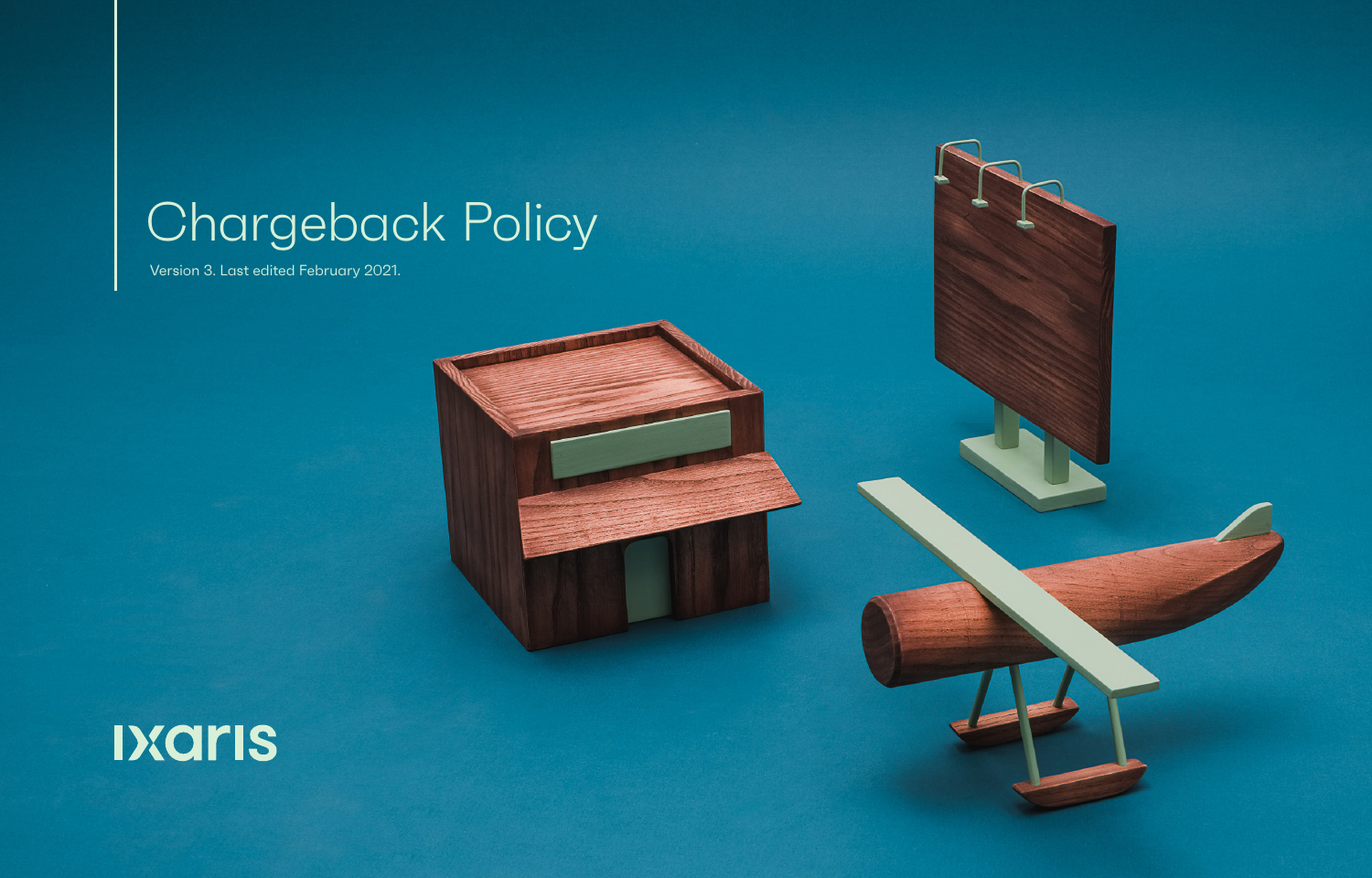## **Understanding chargebacks 03**

**Ixaris' chargeback process** 

| erstanding chargebacks                                     | 03 |
|------------------------------------------------------------|----|
| What is a chargeback?                                      | 04 |
| Who is involved in a chargeback?                           | 05 |
| The 12-step chargeback process                             | 06 |
| Chargeback process timelines                               | 08 |
| Chargeback eligibility criteria                            | 09 |
| Submission considerations per reason code                  | 10 |
| s' chargeback process                                      | 11 |
| Preparing to make a chargeback claim                       | 12 |
| How to raise a chargeback: General cardholder disputes     | 13 |
| How to raise a chargeback: Failed travel merchant disputes | 15 |
| FAQs                                                       | 17 |
| Appendices                                                 | 23 |
|                                                            |    |



**Contents** 

This document looks at cardholder disputes, which represent the vast majority of chargebacks within Ixaris' ecosystem. We first outline the general chargeback process and resolution timelines. Then, we cover Ixaris' chargeback process.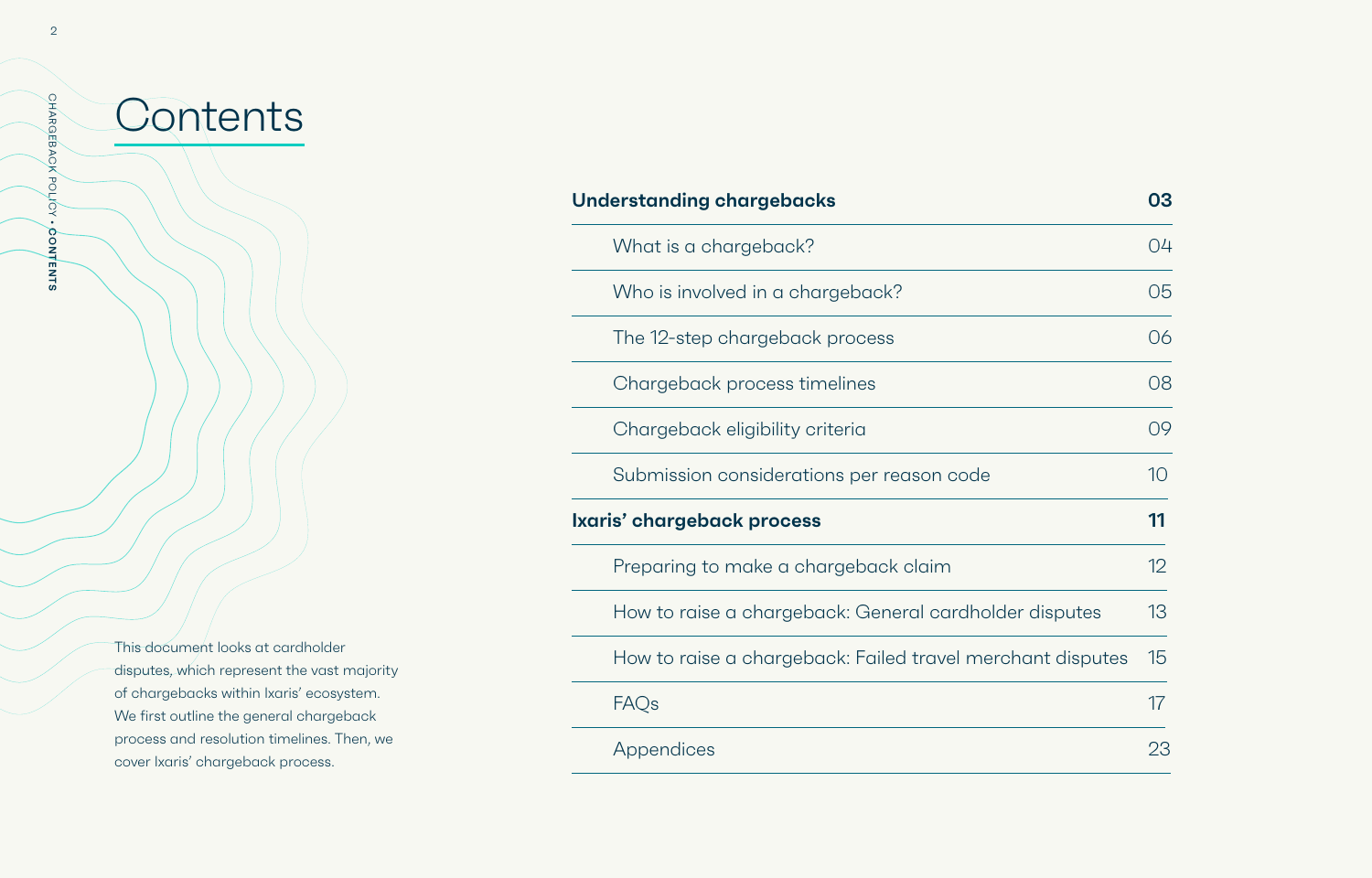# Understanding chargebacks

# Section 01 —



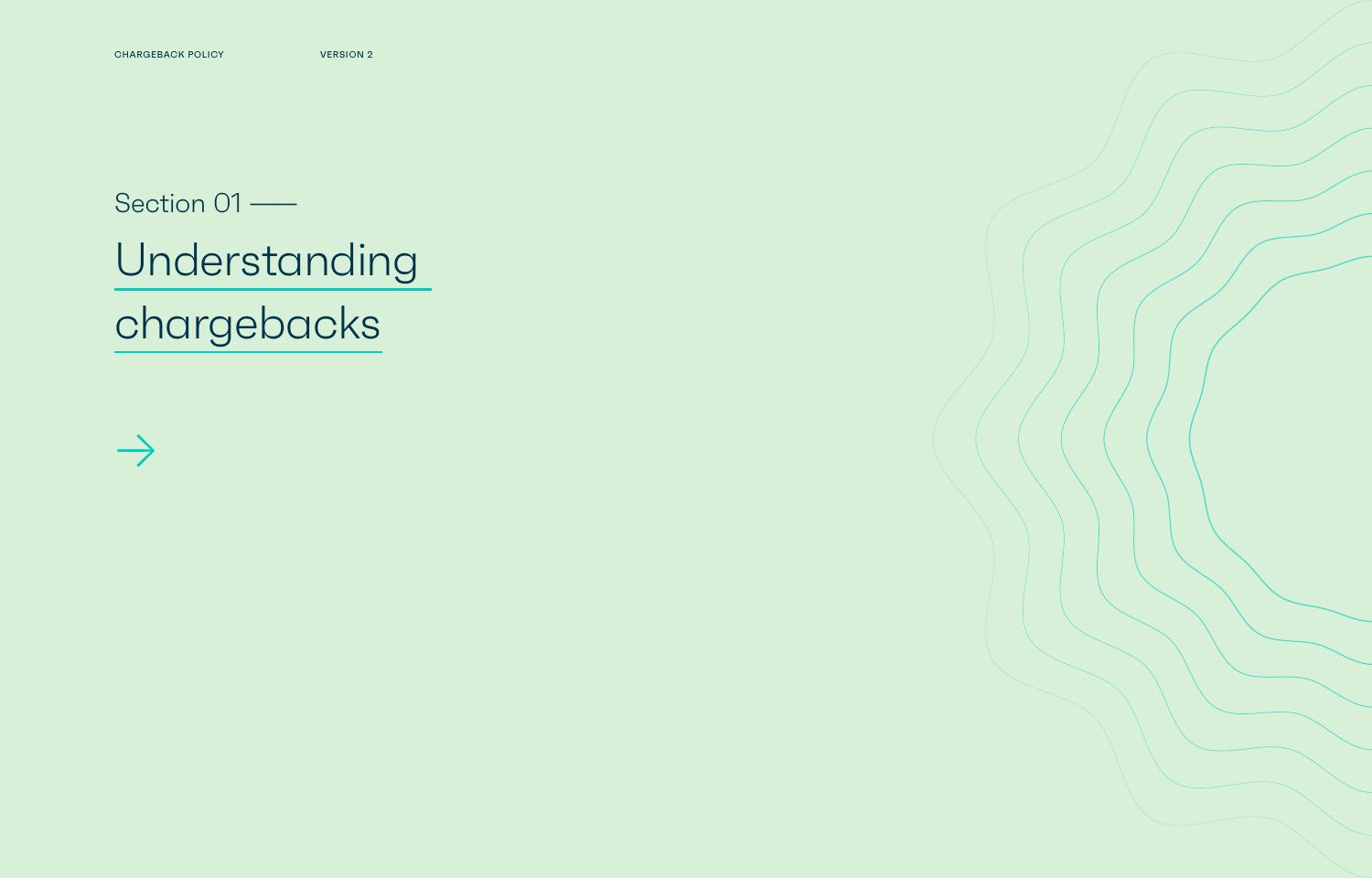# What is a chargeback?

In simple terms, a chargeback is the reversal of a card payment. To obtain such a reversal, a formal dispute process is often required. This is called the chargeback process.

**Fraud** Unauthorised or unknown transactions on your card

Chargebacks were developed by the card schemes (Visa / Mastercard) to provide a form of consumer protection against unresolved disputes with merchants.

**Errors in Processing** The transaction amount differs, or Duplicate Processing, or Late processing

#### **Authorisation Related Chargebacks**

The authorisation was declined or not obtained but the transaction was still processed on your card

**Cardholder Disputes** Goods/services were not provided or not as expected

## ↘

# There are four different types of chargebacks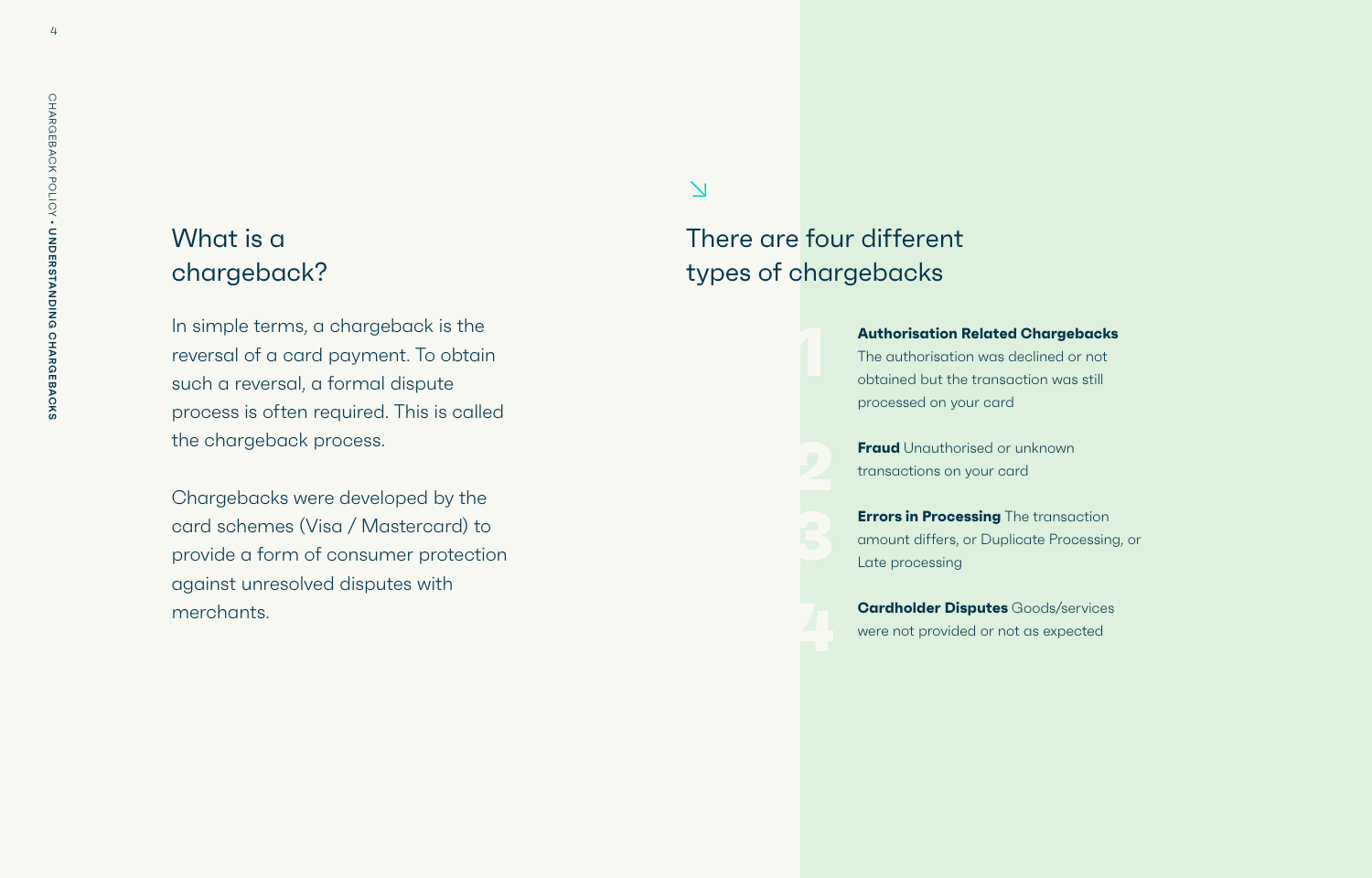# Who is involved in a chargeback?

Company for our Limited is the Card

**I** and used

UK clients, and <mark>Ixaris</mark> For our EEA clients

**Merchan** accept

e merchant's account chant's behalf.

| <b>Cardholder</b>   | The person or entity who made the card purchase<br>that is in dispute.                                                                                        |
|---------------------|---------------------------------------------------------------------------------------------------------------------------------------------------------------|
| <b>Card Company</b> | The organisation that oversees the chargeback process<br>on the cardholder's behalf.                                                                          |
|                     | $\rightarrow$ in our case, Ixaris Solutions Ltd. is the Card Compan<br>UK clients, and Ixaris Financial Services Malta Limited<br>Company for our EEA clients |
| <b>Issuer</b>       | Bank that the cardholder's card is connected to and use<br>to purchase the item or service.                                                                   |
|                     | $\rightarrow$ in our case, Entropay Ltd. is the issuer for our UK clies<br>Financial Services Malta Limited is the issuer for our El                          |
| <b>Merchant</b>     | The seller of goods or services that must defend or acce<br>the chargeback.                                                                                   |
| <b>Acquirer</b>     | Financial institution that obtains the rights to the merche<br>and is tasked with getting payment on the merchant's b                                         |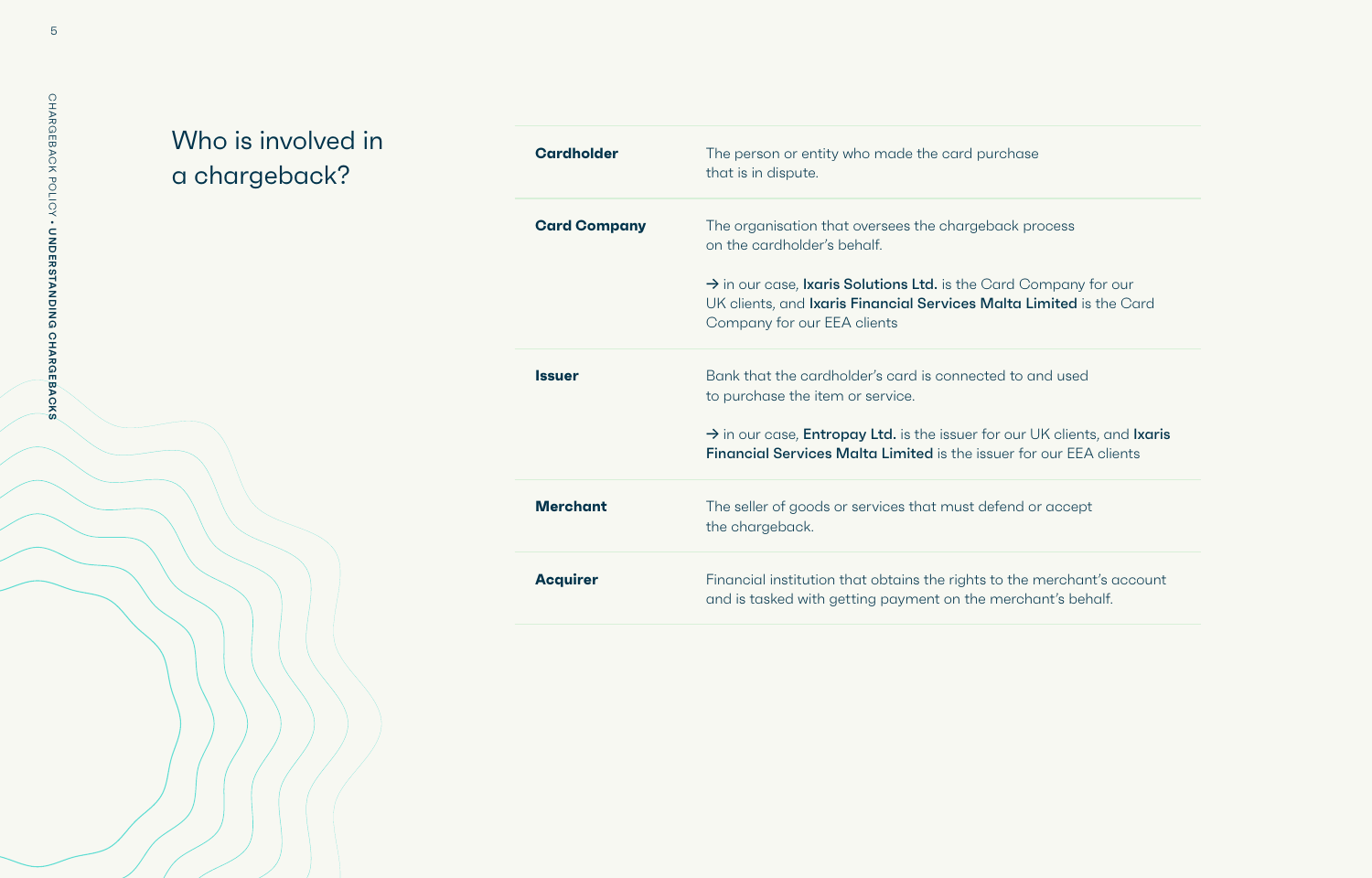# The 12-step chargeback process

| <b>Step</b>                                                                                                     | Cardholder disputes a<br>transaction with Card<br>Company. | Issuer reviews dispute<br>to determine if it is valid<br>and in line with card<br>scheme rules.<br>Issuer determines if<br>dispute should be sent to<br>card scheme.                                                                                  | Issuer submits<br>chargeback to card<br>scheme.                           | Acquirer reviews<br>cardholder's claim.                                                                      | Merchant receives the<br>chargeback.                                                                                                                                                                                                                     | Acquirer recei<br>evidence.               |
|-----------------------------------------------------------------------------------------------------------------|------------------------------------------------------------|-------------------------------------------------------------------------------------------------------------------------------------------------------------------------------------------------------------------------------------------------------|---------------------------------------------------------------------------|--------------------------------------------------------------------------------------------------------------|----------------------------------------------------------------------------------------------------------------------------------------------------------------------------------------------------------------------------------------------------------|-------------------------------------------|
|                                                                                                                 | ◀                                                          | $\overline{2}$                                                                                                                                                                                                                                        | 3                                                                         | 4                                                                                                            | 5                                                                                                                                                                                                                                                        |                                           |
| <b>Outcome</b>                                                                                                  | <b>Card Company passes</b><br>dispute to the Issuer.       | Validation outcomes:<br>$\rightarrow$ Valid: dispute process<br>continues with the card<br>scheme. Dispute is<br>now transformed to a<br>chargeback. $\mapsto$ Step 3<br>$\rightarrow$ Invalid: cardholder's<br>dispute is rejected.<br>Process ends. | Card scheme processes<br>chargeback, and passes<br>it on to the acquirer. | Acquirer contacts<br>merchant, asks them<br>to gather supporting<br>evidence that refutes the<br>chargeback. | Merchant can:<br>$\rightarrow$ <b>Reject</b> the dispute<br>claim and respond with<br>evidence via the acquirer.<br>$\mapsto$ Step 6<br>$\rightarrow$ Accept or not<br>respond to the<br>chargeback, and<br>therefore accept the<br>claim. Process ends. | Evidence pass<br>scheme and ir<br>issuer. |
| <b>According to Visa and</b><br><b>Mastercard's definitions,</b><br>this step is called<br>(see next section) 7 |                                                            |                                                                                                                                                                                                                                                       | <b>V:</b> Dispute<br>M: Chargeback                                        |                                                                                                              |                                                                                                                                                                                                                                                          | V: Dispute res<br><b>M:</b> Second pre    |

**V:** Dispute response **M:** Second presentment

Evidence passed to card scheme and in turn to issuer.

Acquirer receives evidence.

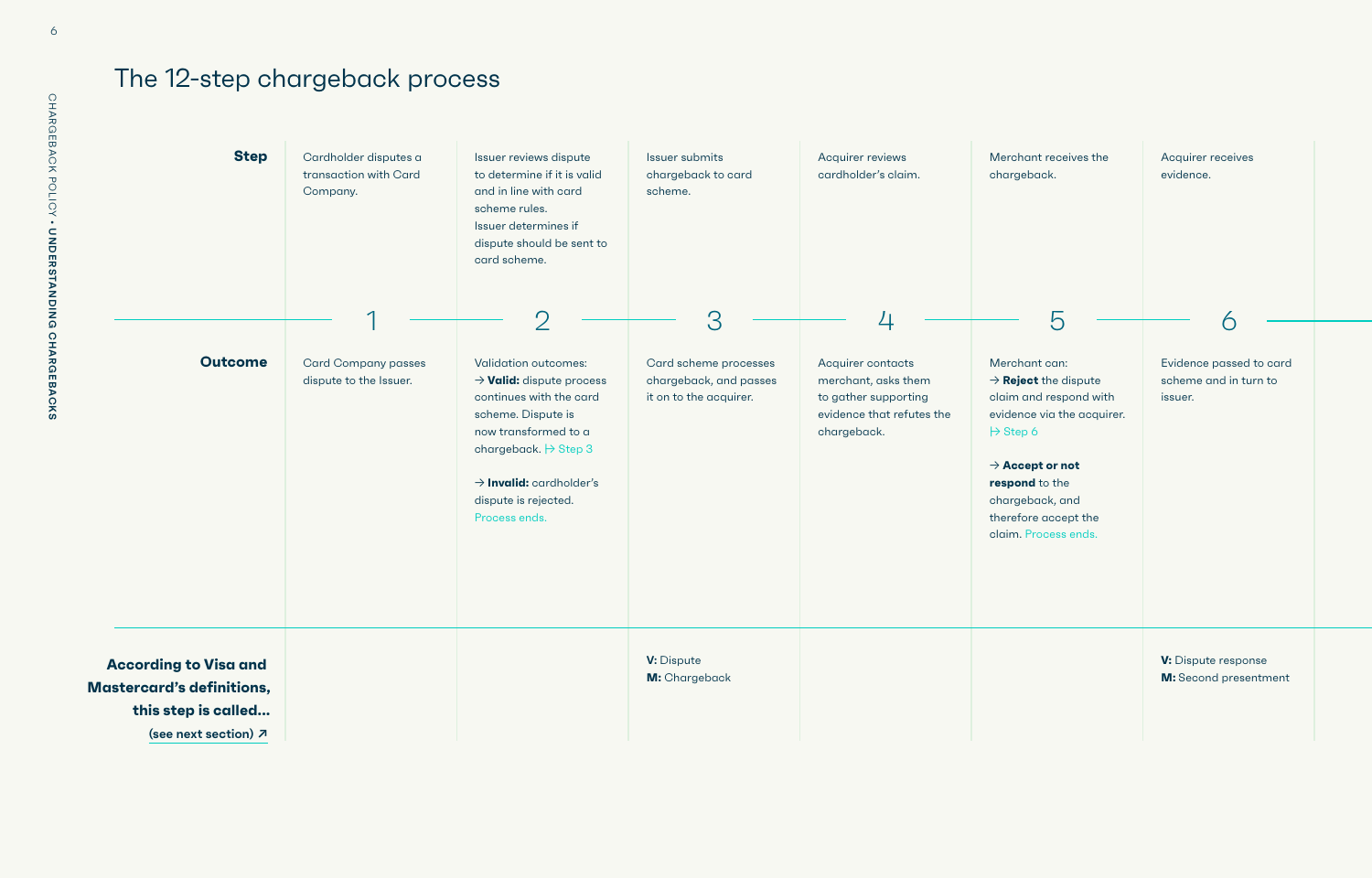# The 12-step chargeback process (continued)



#### Arbitration ruling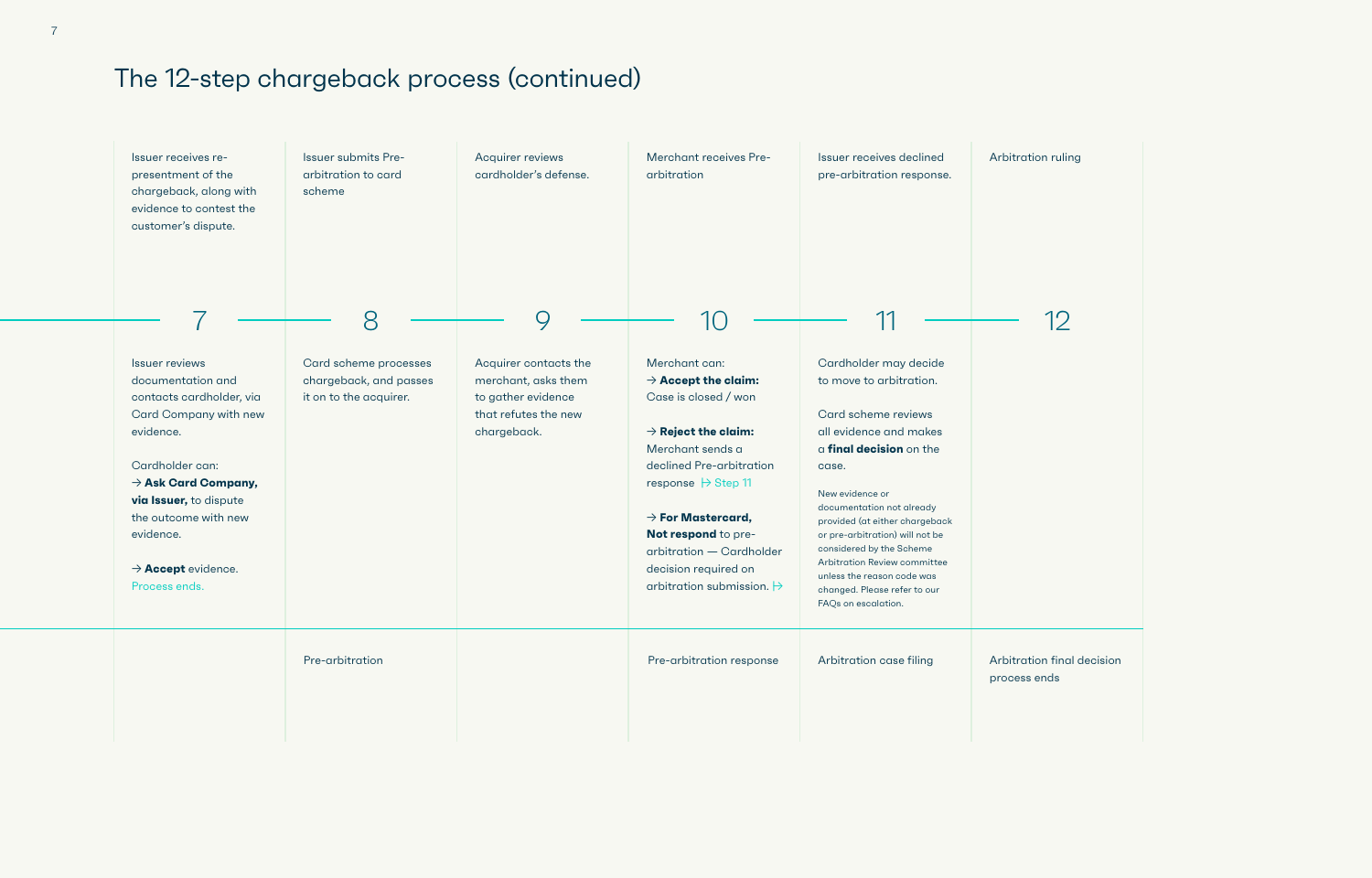# Chargeback process timelines

The chargeback process can last from 1 to 6 months.

## Resolution time frames defined by Visa Resolution time frames defined by Mastercard

**Merchant / Scheme timeframe**

Within 45 days of the processing date.

| <b>Stage</b>                                                                                                   | <b>Cardholder timeframe</b>                                                                                                                               | Merchant/<br><b>Scheme timeframe</b>                         | <b>Stage</b>              | <b>Cardholder timeframe</b>                                                                                                                               |
|----------------------------------------------------------------------------------------------------------------|-----------------------------------------------------------------------------------------------------------------------------------------------------------|--------------------------------------------------------------|---------------------------|-----------------------------------------------------------------------------------------------------------------------------------------------------------|
| <b>Dispute</b>                                                                                                 | Within 120 days from the<br>date you received (or<br>expected to receive) your<br>goods or services, or after<br>you realised the services had<br>ceased. |                                                              | <b>First chargeback</b>   | Within 120 days from<br>the date you received (or<br>expected to receive) your<br>goods or services, or after<br>you realised the services had<br>ceased. |
| <b>Dispute response</b>                                                                                        |                                                                                                                                                           | Within 30 days of the<br>dispute processing date.            | <b>Second presentment</b> |                                                                                                                                                           |
| Pre-arbitration                                                                                                | Within 30 days of the<br>dispute response processing<br>date.                                                                                             |                                                              | <b>Pre-arbitration</b>    | Within 45 days of the second<br>presentment processing<br>date, if pre-arbitration filing                                                                 |
| Pre-arbitration response                                                                                       |                                                                                                                                                           | Within 30 days of the pre-<br>arbitration processing date.   |                           | deadline of 45 days still<br>applies (acquirer does not<br>respond to pre-arbitration                                                                     |
| Arbitration                                                                                                    | Within 10 days of the<br>pre-arbitration response<br>processing date.                                                                                     | There is no defined<br>timeframe in which Visa can<br>reply. |                           | attempt), escalation decision<br>and action must be taken<br>within 75 days from second<br>presetment.                                                    |
| NOTE $D_{\text{reco}}$ and $D_{\text{reco}}$ and $D_{\text{reco}}$ and $D_{\text{reco}}$ and $D_{\text{reco}}$ |                                                                                                                                                           |                                                              | Arbitration               | Within 75 days of the second<br>presentment processing<br>date.                                                                                           |

There is no defined timeline in which Mastercard can issue its ruling.

**NOTE** Processing date is the date on which the Card Scheme has processed the respective action.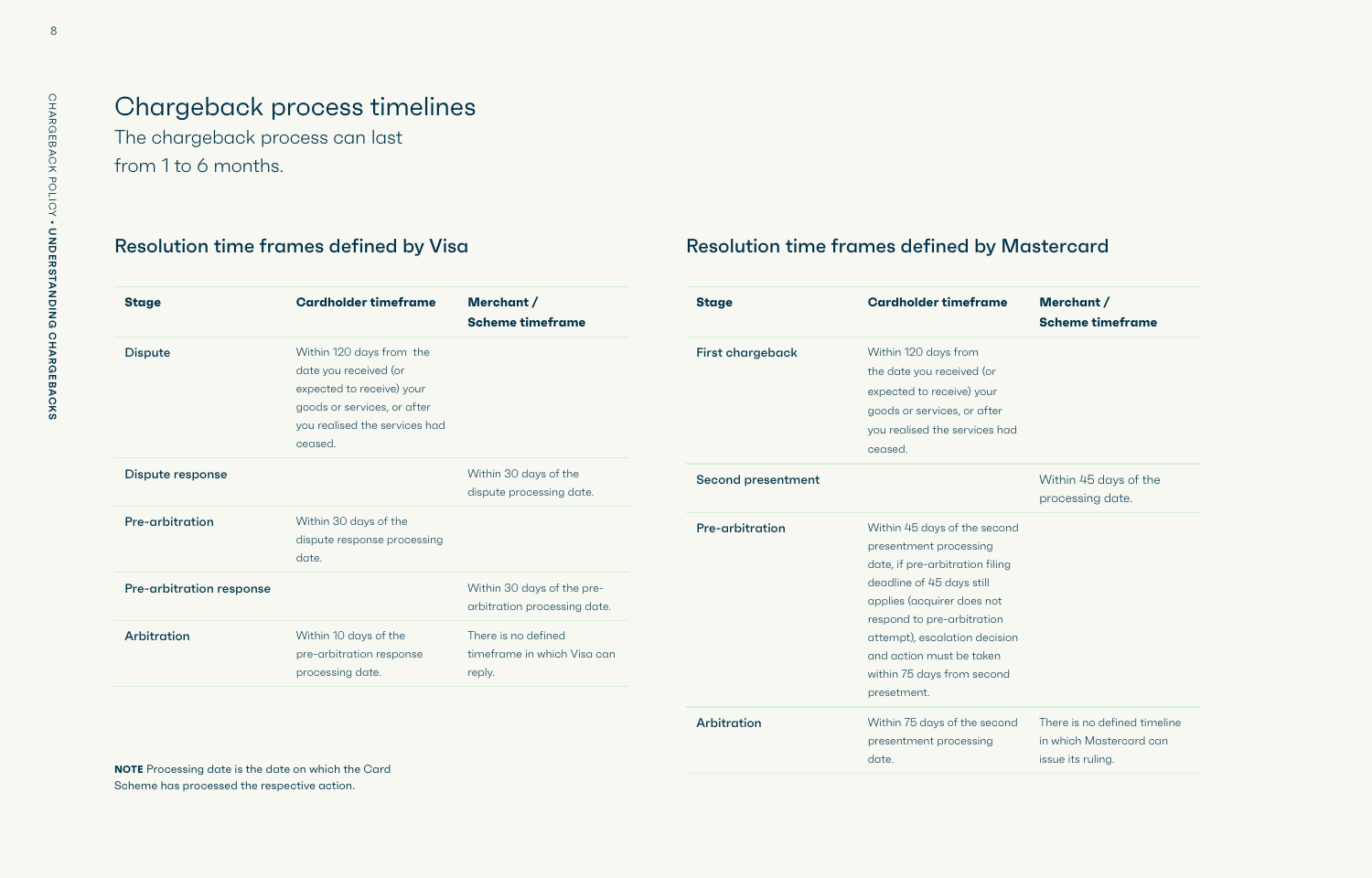# **Chargeback** eligibility criteria

You may be eligible to raise a chargeback in any of these cases:

- → **Cardholder / Consumer Rights Disputes**  Services were not provided as expected, or credit was not processed. (See Chargeback Dispute Form *∧*)
- → **Errors in Processing** The transaction amount differs to amount on receipt or checkout form, or Duplicate Processing (when a transaction for the same service is processed more than once), or Late processing (when a charge is posted to a credit card account more than 180 days after the transaction date).
- → **Fraud** When the card details are compromised (non T&E) and an unrecognised transaction is processed by third/external parties (not the cardholder).

For cases where a travel operator or airline has ceased operations, the following criteria must also be met:

The travel service was not covered by a bonding authority or similar scheme according to local law.

**OR** 

The travel service was covered by a bonding authority or similar scheme according to local law, and the cardholder requested reimbursement from the bonding authority or similar scheme, and the cardholder did not receive reimbursement or the claim was declined.



For more information, to obtain submission requirements, or for any other type of chargeback not described here, please contact Ixaris support for assistance.

#### **What is a bonding authority?**

A bonding authority is a type of debt security issued by a corporate or government agency. In the case of travel, it can offer a level of consumer protection when travel operators fall into difficulty. An example is the UK's ATOL (Air Travel Organiser's Licence), a financial protection scheme run by the UK Civil Aviation Authority that protects most air package holidays sold by UK-based travel businesses.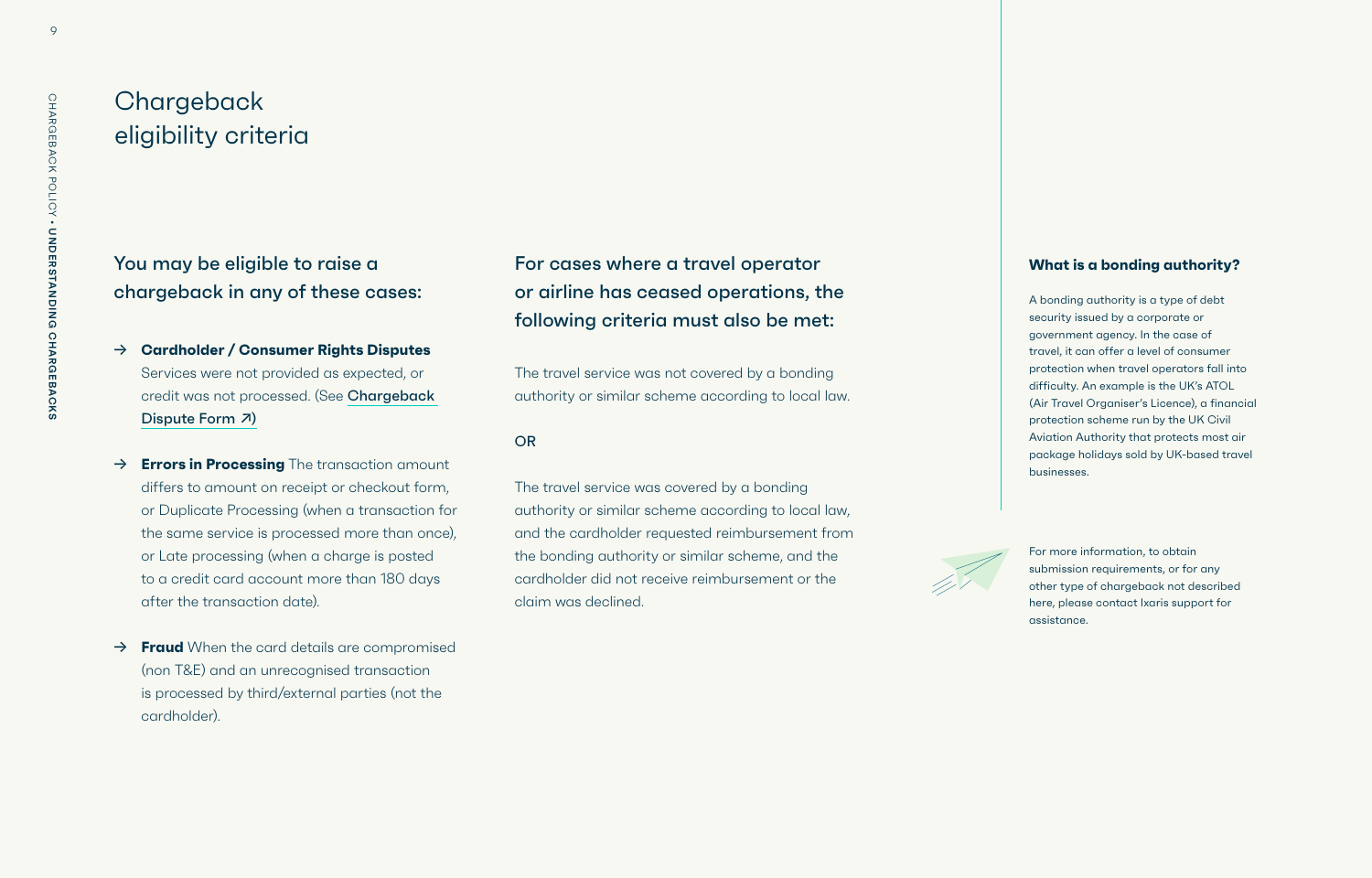# Dispute submission pre-requisite considerations per reason code

## Service provision related disputed

- $\rightarrow$  Evidenced resolution attempt with merchant
- → Evidenced and detailed description of nonprovisioned services
- → In cases of merchant inventory insolvency, complete and dated correspondence with the bonding authority proving no resolution reached
- →Waiting period for dispute submission is 15 days (Visa) and 30 days (Mastercard) from expected service provision or bonding authority letter date

### Credit not processed

- →Evidenced resolution attempt with merchant
- →Voided transaction receipt, or credit not, or merchant refund acknowledgment (via email or letter) or merchant correspondence requesting collection of refund by means of chargeback
- → Any evidence showing the lack of clear refund / service cancellation policy disclosure from the merchant (not limited to: screenshots from merchant site, merchant checkout form/page, merchant terms and conditions)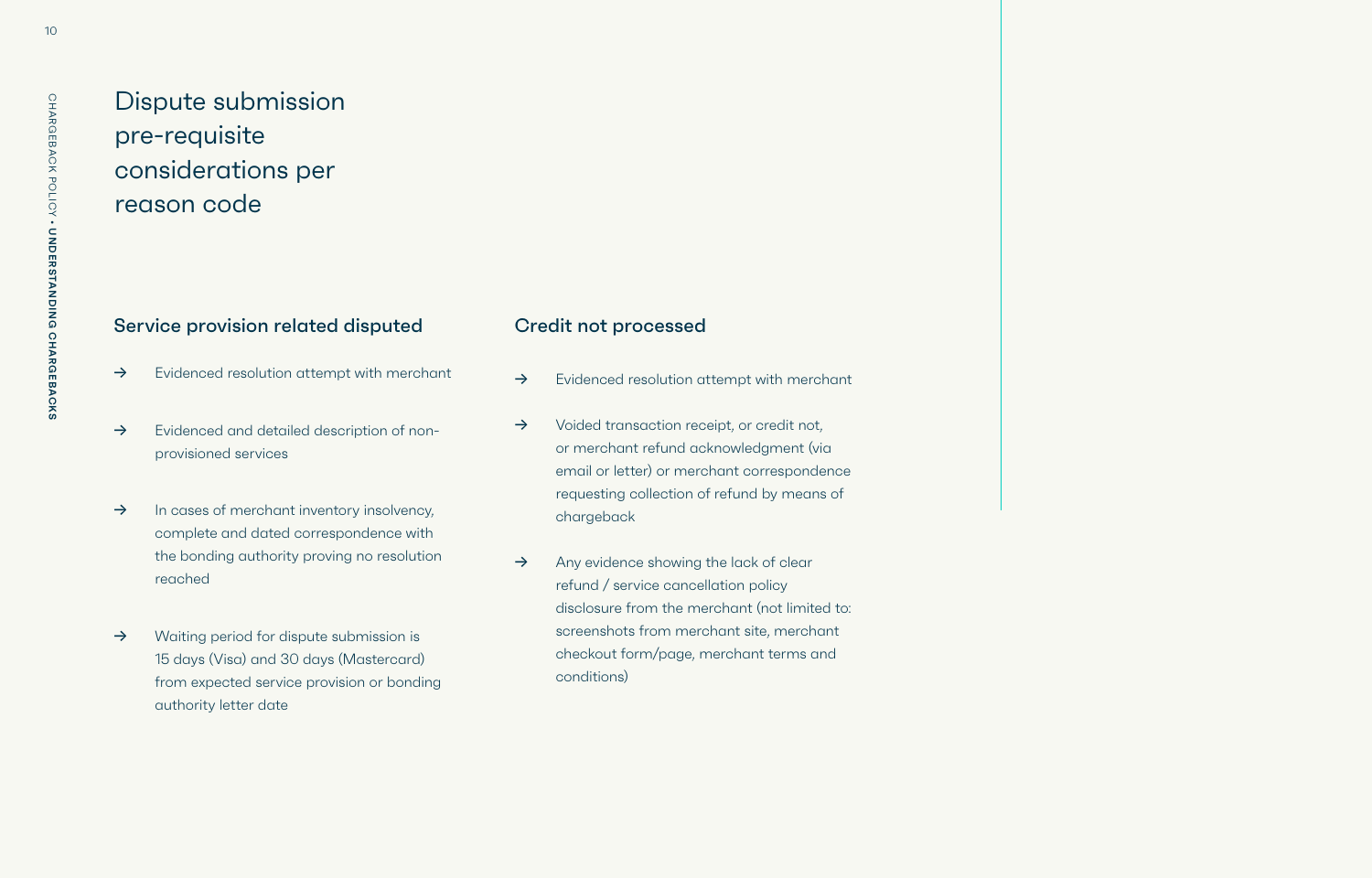# Section 02 —

# Ixaris' chargeback

process



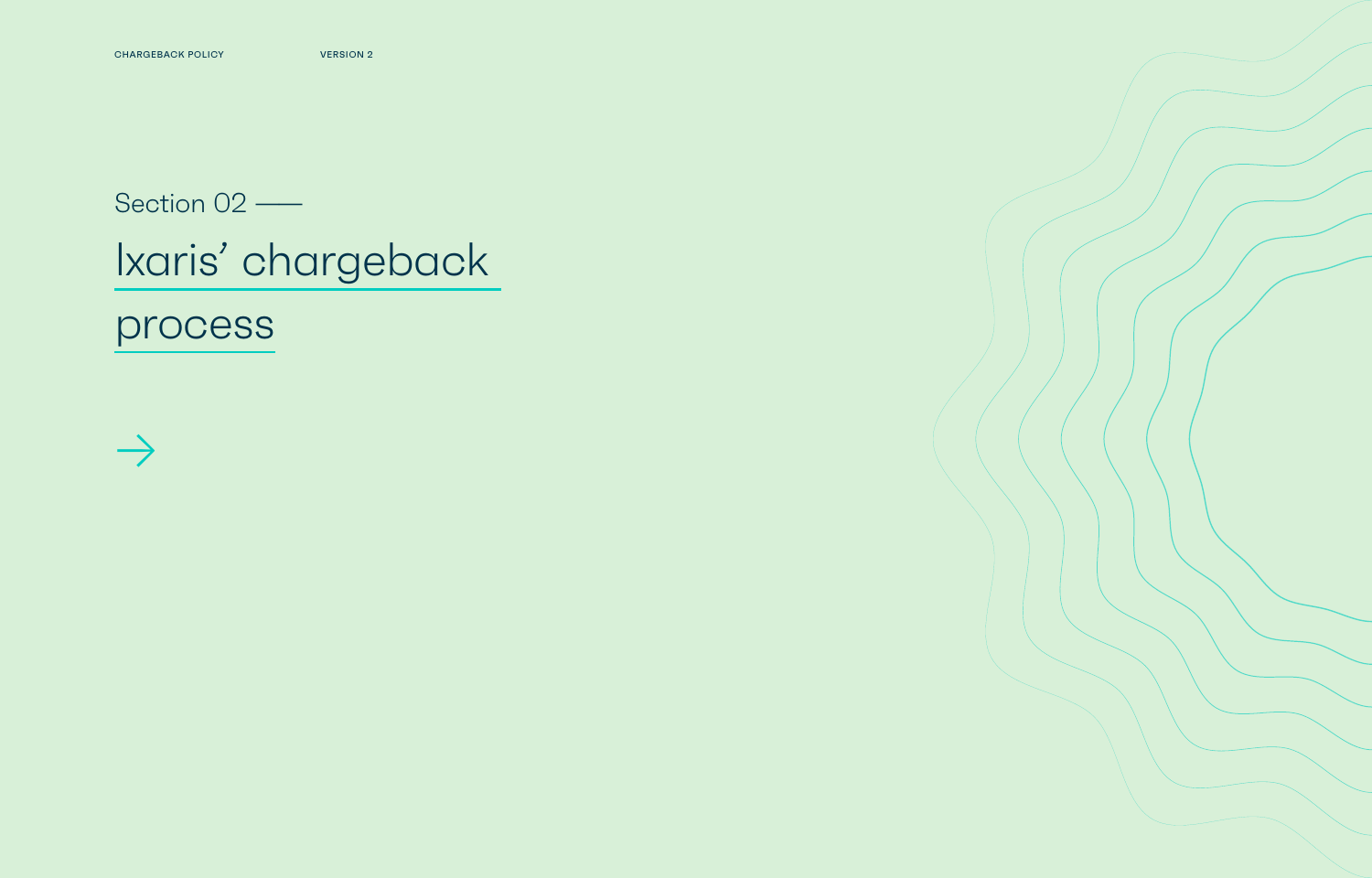# Preparing to make a chargeback claim

## Before this formal dispute process is started...

You (the cardholder) must attempt to resolve your dispute with the merchant. Evidence of this will be required if you need to proceed with the chargeback process. Acceptable evidence includes email correspondence, letters or details logs of phone calls.

You also need to allow the merchant enough time to process any refund before initiating a chargeback claim. At Ixaris, we recommend waiting at least **30 days** after requesting a refund before you initiate a chargeback claim.

The chargeback process can be a very long and costly process. All parties should avoid the chargeback process and only raise a chargeback when absolutely necessary.

### **What do I need to make a claim?**

- Before you make a chargeback claim, collect all the relevant information that can help to defend your claim. All supporting documents must be in English, or accompanied with an English translation. This includes:
- $\rightarrow$  any merchant communication about the transaction
- $\rightarrow$  proof that your goods / service was not delivered
- $\rightarrow$  proof that you contacted the shop,
	- supplier or seller to resolve the dispute
	- directly (for example an email, letter or
- 
- 
- 
- 
- fax)
- 
- 
- $\rightarrow$  copy of your invoice or purchase confirmation  $\rightarrow$  signed terms & conditions, etc.  $\rightarrow$  copy of your invoice or purchase confirmation, or (for travel related
	- transactions) the PNR log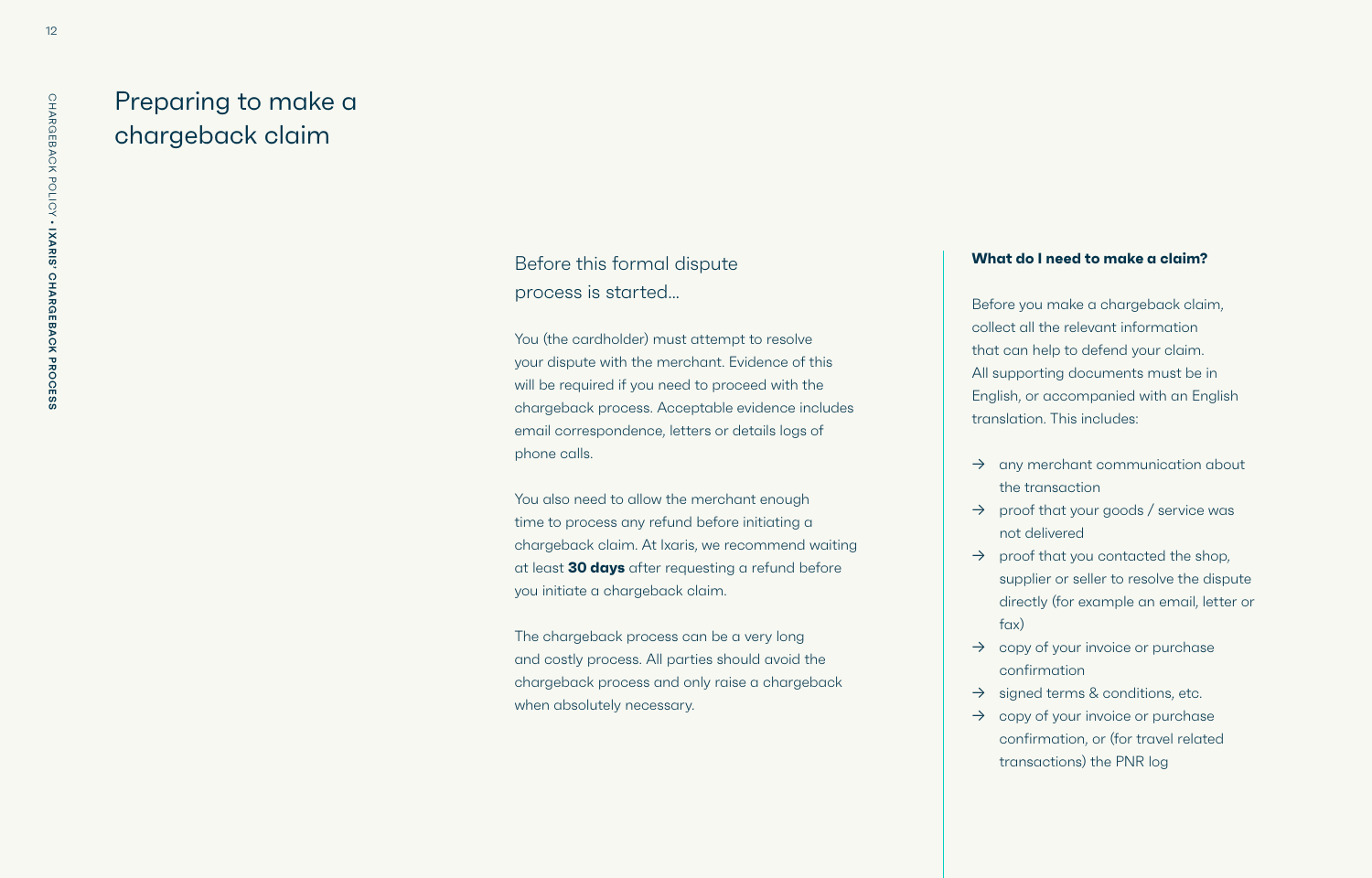# How to raise a chargeback: **General cardholder disputes**

### **STEP 1**

You (the cardholder) must fill out the Cardholder dispute: Goods and services not provided ↗ dispute form (Appendix A) and provide the following:

- $\rightarrow$  Proof that you contacted (or attempted to contact with no response) the shop, supplier or seller (for example an email, letter or fax, or in the absence of these, reference to the merchant-supplied telephone number not in use or not responding)
- $\rightarrow$  Copy of your invoice or purchase confirmation, or (for travel related transactions) the PNR log
- $\rightarrow$  Any of the following that applies: Copy of the voided transaction receipt and/or Merchant credit note and/or Merchant site's automatic response on refund process, complete evidence of refund process activation (such as email confirmation, banner on site, credit case reference number, merchant correspondence confirming refund process active or refund expected date, merchant requesting chargeback or other evidence as agreed with Ixaris Dispute Management).

 $\rightarrow$  In line with the latest card scheme rules  $\rightarrow$  All supporting document is in English, or accompanied by an English translation (however, this does not need to be an official

 $\rightarrow$  A reasonably specific description of the dispute

 $\rightarrow$  A completed and signed dispute form has been

#### **STEP 2**

We (Ixaris) will review the provided information and determine if the dispute is eligible for chargeback based on the following criteria:

- 
- translation)
- is provided
- provided
- currency equivalent)
- 
- respective transaction

→ Dispute amount is greater than GBP 15 (or

 $\rightarrow$  No duplicate chargeback claims

 $\rightarrow$  No refund has already been received for the

If the dispute claim is deemed valid, Ixaris will raise chargebacks claims with the Issuer within 15 business days of receiving all required information (and before the chargeback eligibility time frame

has closed).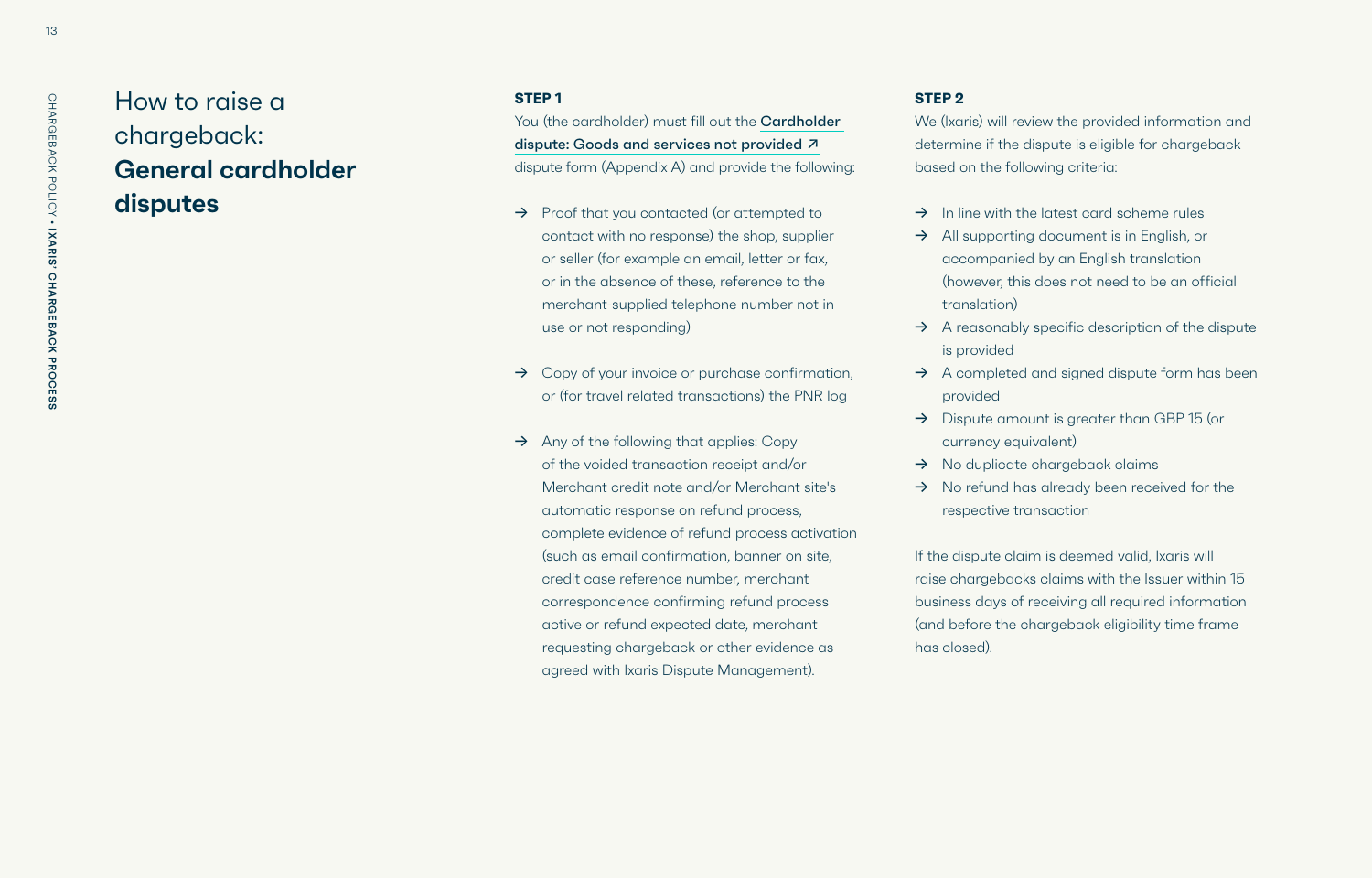# How to raise a chargeback: **General cardholder disputes**

We will inform you of any changes to the chargeback state based on the respective card scheme chargeback process (see 12-step chargeback process  $\bar{z}$  section).

#### **STEP 3**

You will be requested to confirm if you wish to continue disputing a chargeback in the event that it is rejected by the merchant.

You will also be informed if you need to provide any additional required information (typically, this happens up to 10 calendar days before the closure of the chargeback cycle).

- - the amount won
- account (if applicable)
- Schedule *∧*)

**NOTE** If multiple disputes have been raised within the same batch, Ixaris will wait for all chargebacks within that batch to close.

**IMPORTANT** If a dispute is raised after 15 business days from the expected service delivery date or any requested information is not provided within the required timeframe, we cannot guarantee that we will be able to process your dispute.

#### **STEP 4**

Within 15 business days after the chargeback cycle closes (between 30 and 150 days) we will:

funding account (see Chargeback Fee

 $\rightarrow$  Provide you with a report showing all fees (see Chargeback Fee Schedule 对) incurred and

 $\rightarrow$  Credit the won amount to your Ixaris funding

 $\rightarrow$  Debit any applicable fees from your Ixaris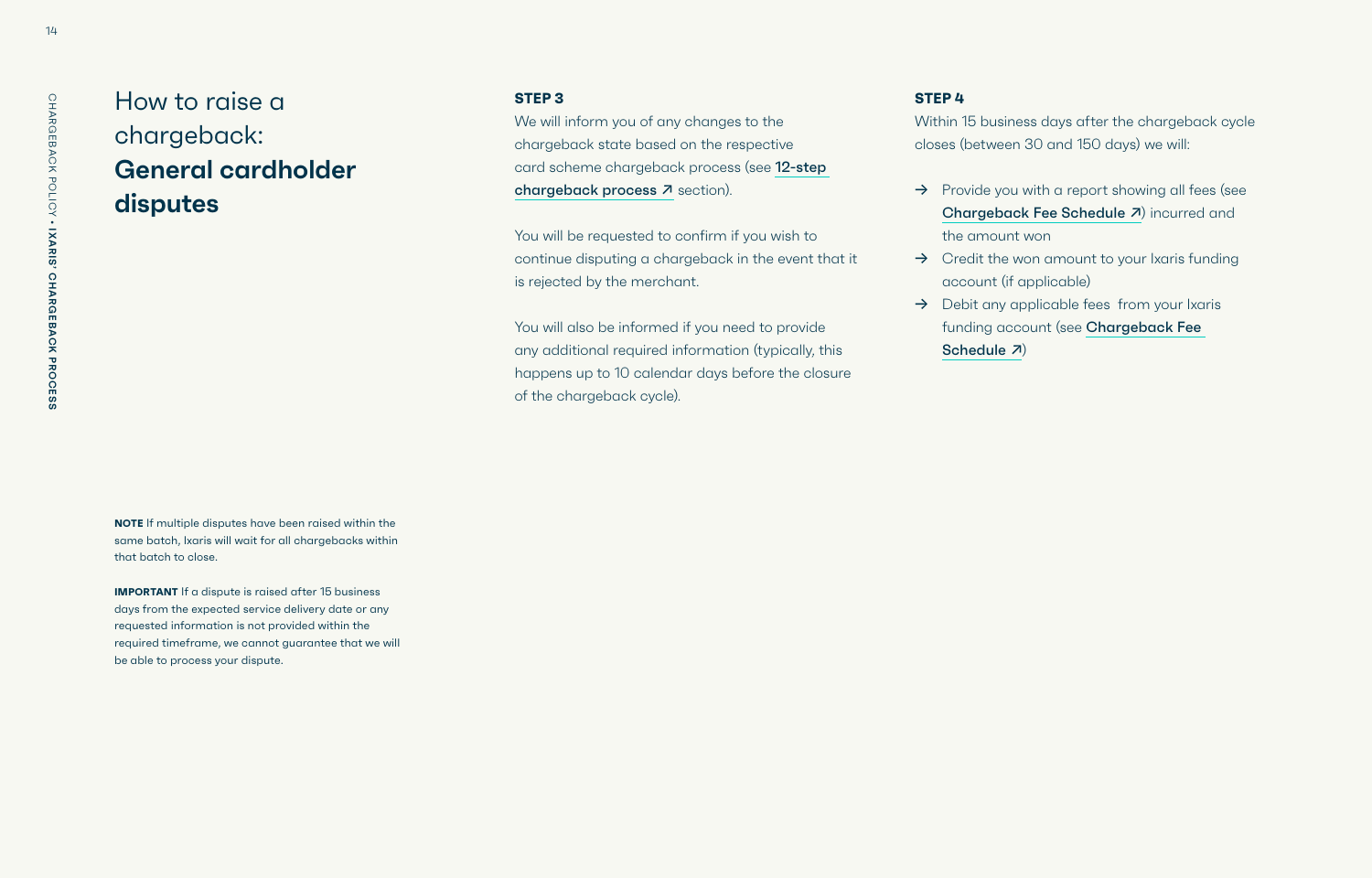# How to raise a chargeback: **Failed travel merchant disputes**

#### **STEP 1**

You (the cardholder) must fill out the **Cardholder** dispute for failed travel merchants 7 dispute form (Appendix B) and provide the following documents:

 $\rightarrow$  The completed excel sheet provided by the Ixaris support team (see Appendix C: Required

- fields  $\overline{A}$
- $\rightarrow$  Proof that the transaction is not covered by a bonding authority or similar scheme according to local law OR evidence of the bonding authority or similar scheme's response to the cardholder's reimbursement claim OR proof of bond insufficiency  $\rightarrow$  A copy of the request for reimbursement if the cardholder (or traveller) requested
- reimbursement from a bonding authority or similar and did not receive a response

**IMPORTANT** If a dispute is raised after 15 business days from the expected service delivery date or any requested information is not provided within the required timeframe, we cannot guarantee that we will be able to process your dispute.

**NOTE** If multiple disputes have been raised within the same batch, Ixaris will wait for all chargebacks within that batch to close.

Ixaris will, on a best-effort basis, provide you with a list of transactions that may be eligible for dispute based on the transaction information.

You (the cardholder) are responsible for verifying and confirming that all transactions related to a failed travel merchant are included in this report, and for adding any missing transactions.

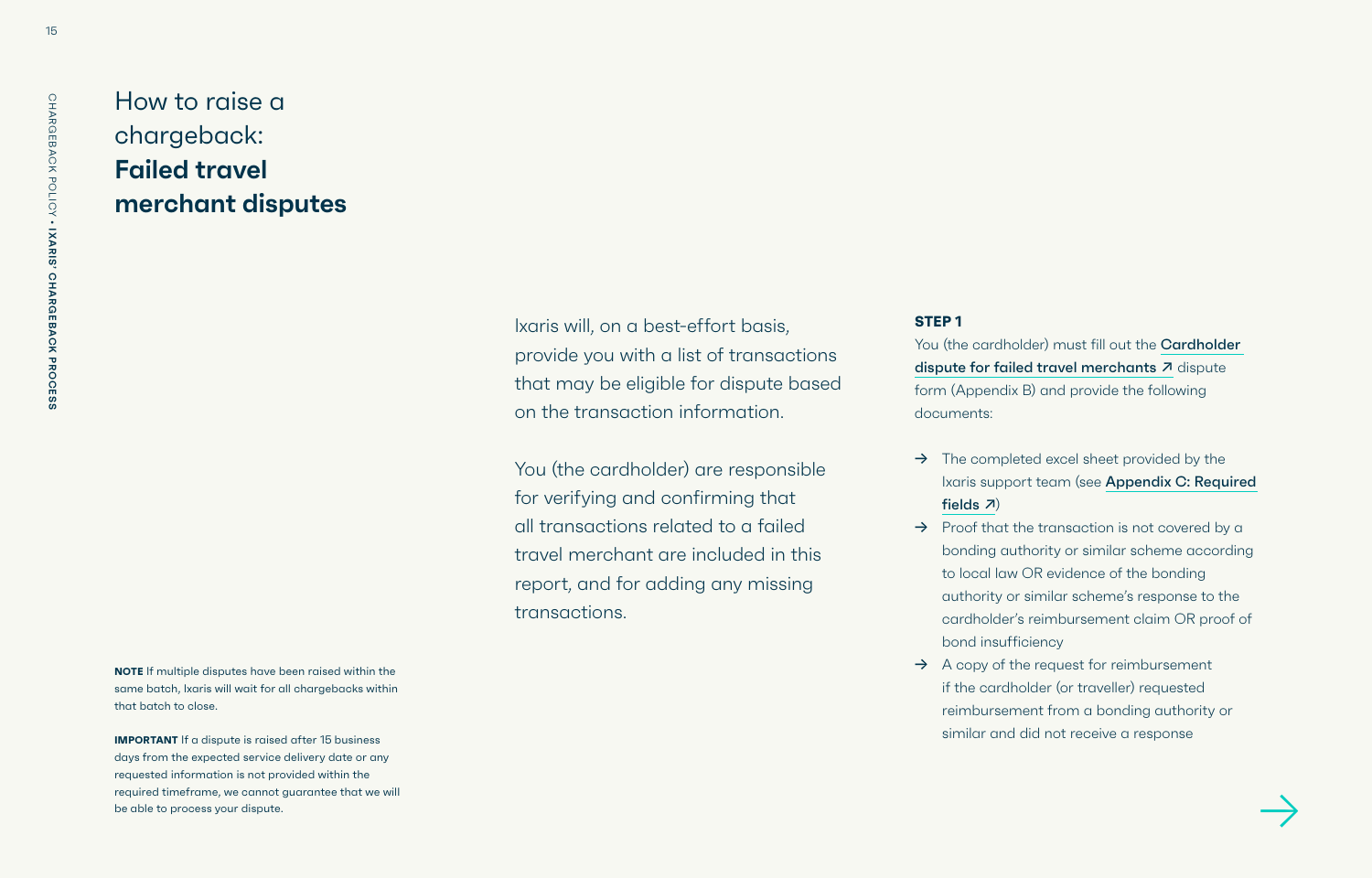### **STEP 2**

We (Ixaris) will review this information and determine if the dispute is eligible for chargeback based on the following criteria:

- $\rightarrow$  In line with the latest card scheme rules
- $\rightarrow$  All supporting document is in English, or accompanied by an English translation (however, this does not need to be an official translation)
- $\rightarrow$  A reasonably specific description of the dispute is provided
- $\rightarrow$  A completed and signed dispute form has been provided
- $\rightarrow$  Dispute amount is greater than GBP 15 (or currency equivalent)
- $\rightarrow$  No duplicate chargeback claims
- $\rightarrow$  No refund has already been received for the respective transaction
- $\rightarrow$  In case of airline failures, the flight was not prior to the date the airline ceased operations

We will inform you of any changes to the chargeback state based on the respective card scheme chargeback process (see 12-step chargeback process  $\boldsymbol{\lambda}$ ).

- the amount won
- account (if applicable)
- - schedule *⁊*)

If the dispute claim is deemed valid, Ixaris will raise chargebacks claims with the Issuer within 15 business days of receiving all required information (and before the chargeback eligibility time frame has closed).

 $\rightarrow$  Provide you with a report showing all fees (see Chargeback fee schedule  $\overline{z}$ ) incurred and  $\rightarrow$  Credit the won amount to your Ixaris funding  $\rightarrow$  Debit any applicable fees from your Ixaris funding account (see Chargeback fee

#### **STEP 3**

You will be requested to confirm if you wish to continue disputing a chargeback in the event that it is rejected by the merchant.

You will also be informed if you need to provide any additional required information (typically, this happens up to 10 calendar days before the closure of the chargeback cycle).

#### **STEP 4**

Within 15 business days of the chargeback cycle closing (between 30 and 150 days) we will:

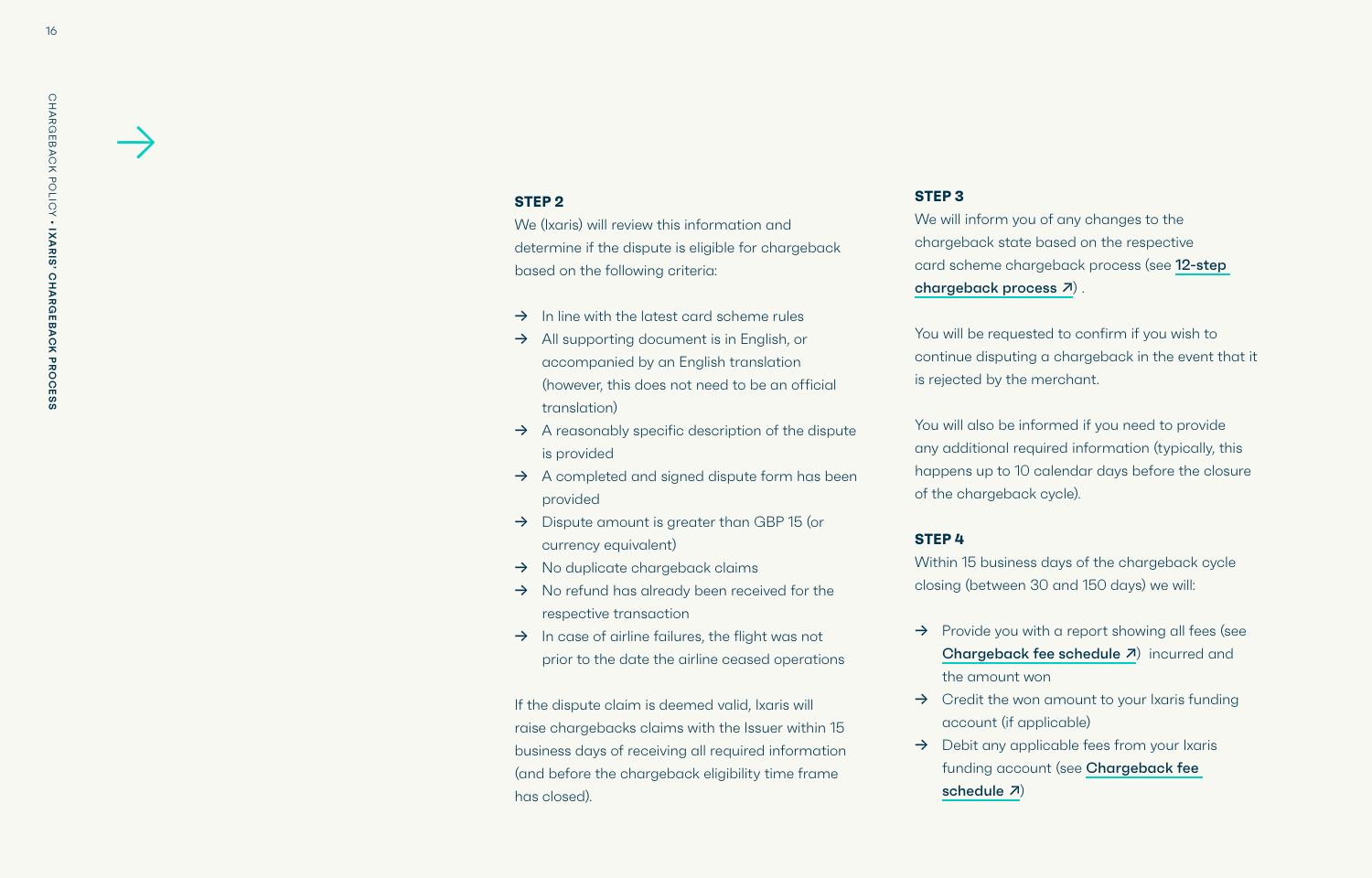We endeavour to process all dispute claims within 15 business days. However, in cases where a large number of disputes are received, we will prioritise chargebacks based on the remaining time limit as per card scheme rules.

Within 15 business days of closure of the chargeback cycle (between 30 and 150 days) we will:

- $\rightarrow$  Provide you with a report showing all fees (see Chargeback fee schedule  $\overline{z}$ ) incurred and the amount won
- $\rightarrow$  Credit the won amount to your Ixaris funding account (if applicable)
- $\rightarrow$  Debit any applicable fees from your Ixaris funding account (see Chargeback fee schedule 7)

In all cases, a dispute form is required per transaction. The **only exception** is in the case of a travel service failure. Since this dispute form will be the same for each transaction, we simply require one signed form.

### **Are all disputes processed at the same time?**

### **When will I be reimbursed for the disputed amount?**

**Do I need to provide a dispute form for each transaction?**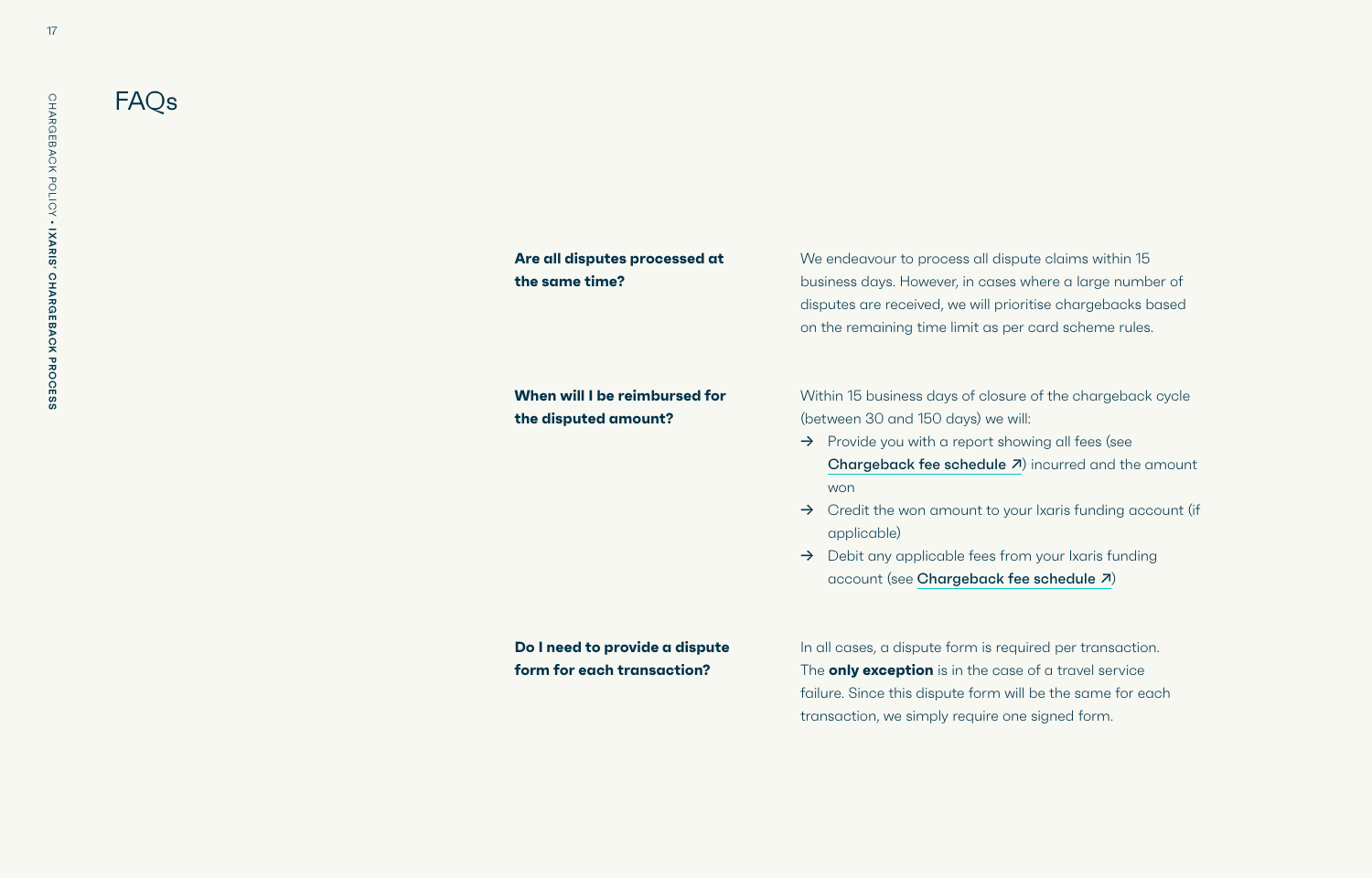Once the credit card is captured by the merchant's physical or virtual point of sale (POS) and a transaction is processed (except for Compliance-restricted areas of event, card acceptor etc,) the Issuer is obliged to "honour" it, regardless of its origin, legitimacy and regardless whether a Dispute right exists or not.

Both main card schemes require the dispute resolution process to be managed in good faith and provide mutual assistance in order to always address the true nature of a dispute. The ultimate goal of dispute resolution is undisrupted acceptance rates and financial impact to cardholders and merchants. Such principles are supported by accurate presentation of the case particulars, adherence to disputes' timelines, not pushing the opposing member deliberately "over" and last (but not least) true and valid documentation.

### **What are the principles defining dispute resolution?**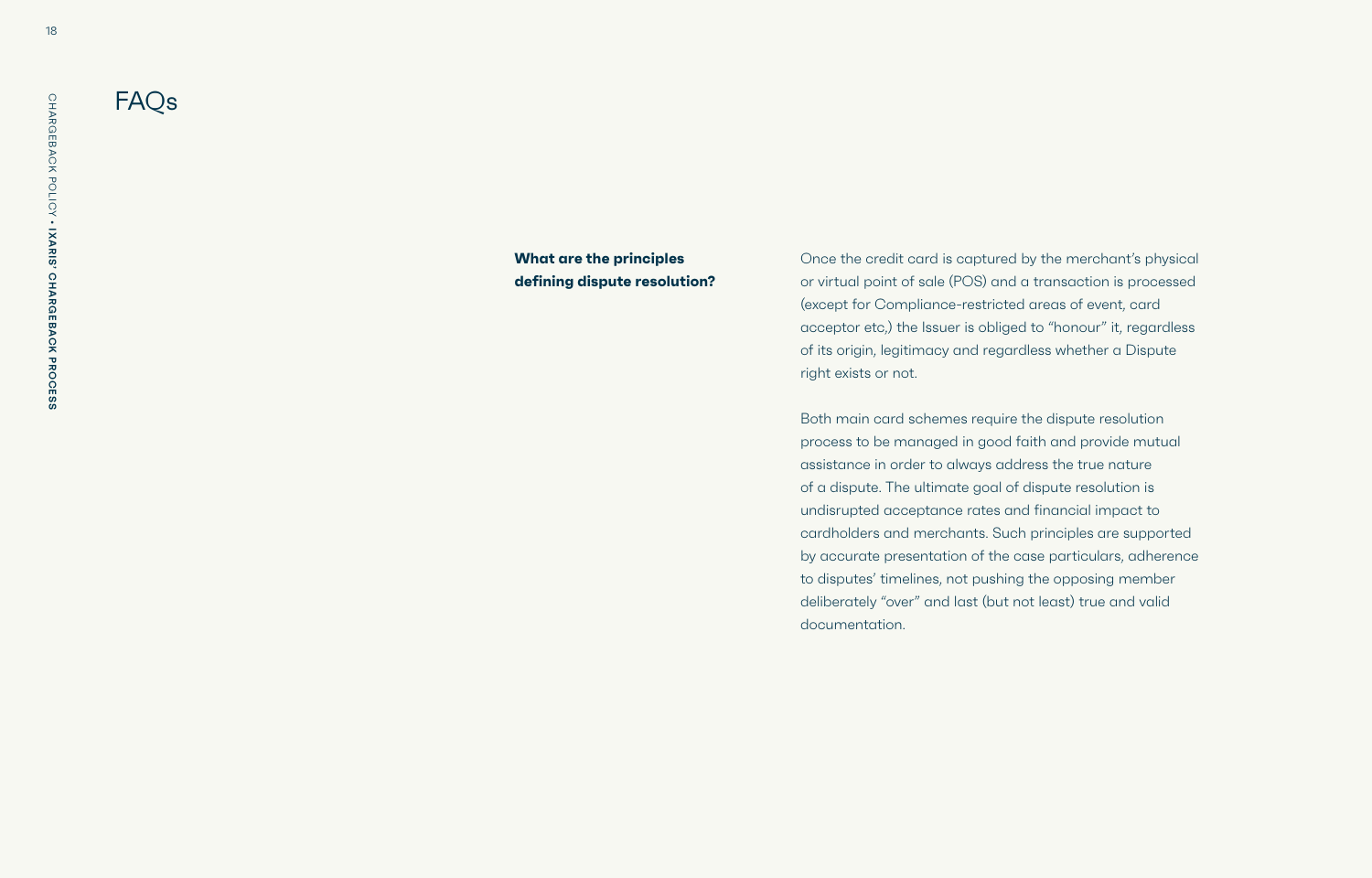The "true nature" of a dispute is usually referenced in the most complex types of disputes that we handle, namely Consumer Rights (cancellations, non-provision or quality of services, credit commitments) and Processing Errors (duplications, excessive and/or late charges).

"True nature" is the essence of the cardholder's complaint, regardless of parallel or similar violations on behalf of the merchant. For example, while misrepresentation of a future provision service could be considered "defrauding," it nevertheless neither constitutes fraud or unrecognised charge. It is therefore part of the Issuer's duties and responsibilities to challenge documentation and dispute basis, to ensure they are addressing the true nature of every dispute.

The benefits of valid, adequately substantiated and true disputes including: safeguarding the issuer's and its clients reputation with the card schemes, maintaining high success dispute rates, and managing low dispute operational costs for all involved parties.

### **What is the "true nature" of a dispute?**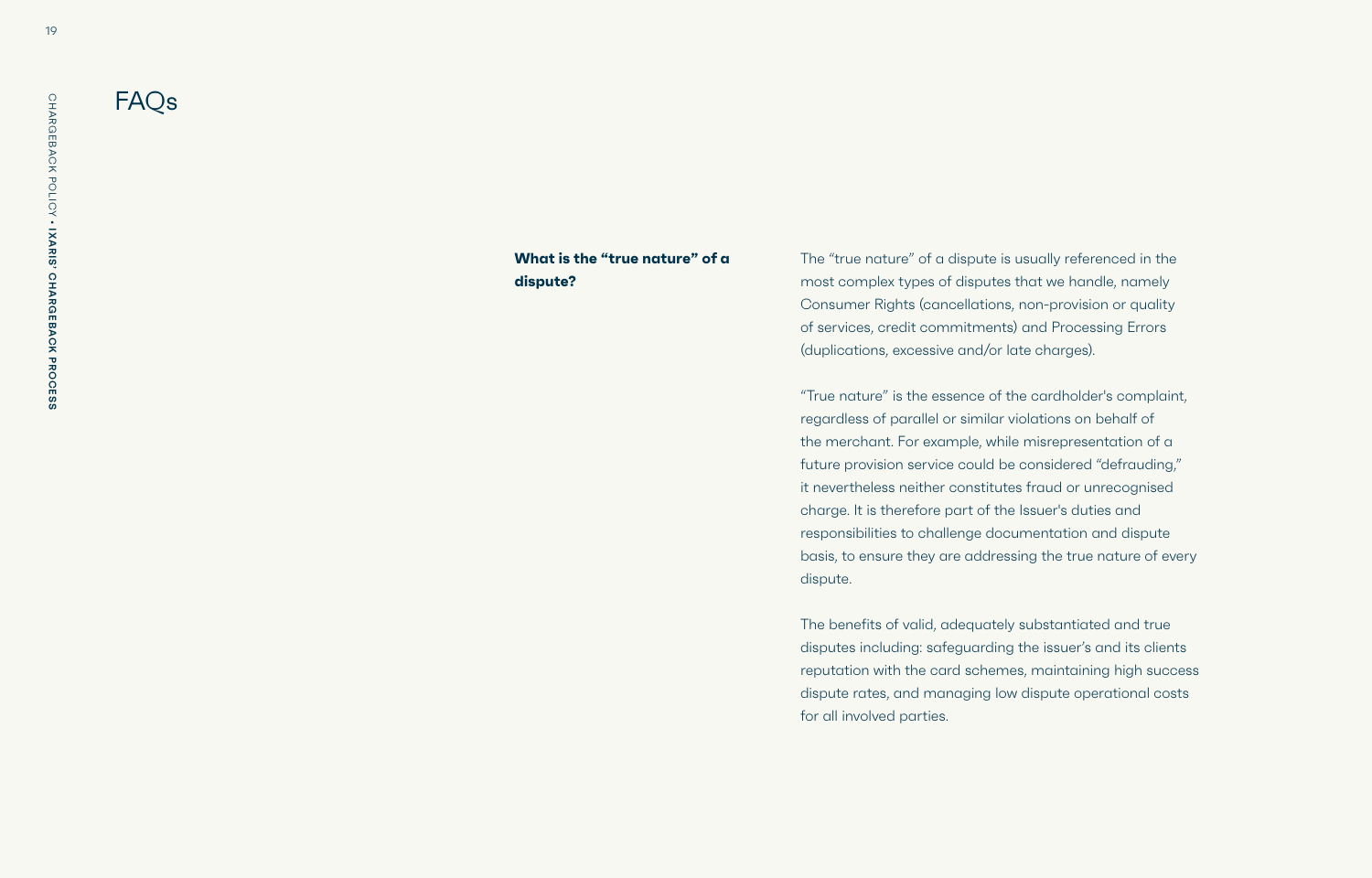Typically, no. There is, however, the capability to change the reason code when new information becomes available between representment and (pre) arbitration. For example, a "Service not provided" chargeback can be changed to (partial or full amount) "Credit not processed" when the acquirer provides proof of partial service provision at representment.

- $\rightarrow$  Check your timelines, considering that calculations differ based on scheme CPD (central processing date) and system submission requirements — and that even one day counts.
- → Ensure you check for previous refunds on your account, especially partial refunds. If, after a partial refund, there is still a dispute basis, please ensure you include the partial (balance remaining) amount.
- $\rightarrow$  Check that your documents are in English, legible, signed where required, and pertain to the true nature for the dispute and the elected dispute reason code.
- $\rightarrow$  In general, consider that the stronger the case is "built," the better the your changes are to bear a favourable resolution without risking arbitration fees.

**Can the "true nature" of a dispute be altered during its course?** 

### **What does a good dispute submission checklist look like?**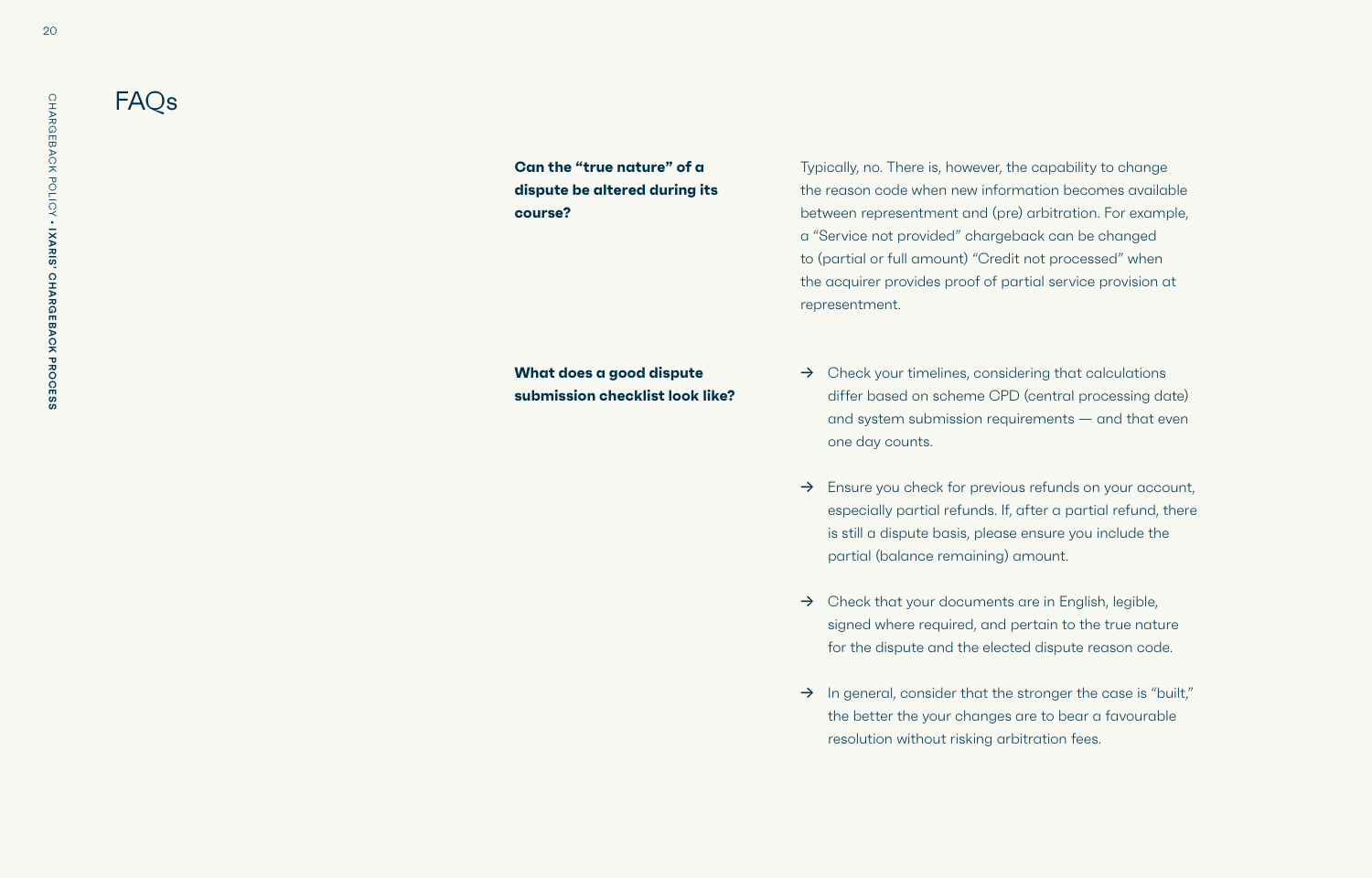Apart from adhering to the true nature of a dispute, a full submission on a transaction that was partially refunded removes the one and only chance to remedy:

- $\rightarrow$  If a merchant represents in full. In such case, we would have to submit partial pre-arbitration and probably even change the reason code.
- → Other lacking transaction cases that could have been further addressed at pre-arbitration.

You must always attempt to provide all possible and strong evidence with our chargeback submission. When requesting a Pre-Arbitration, elaborate by summarising the case basis with an explanatory note. At Arbitration, we cannot provide more evidence, and if we do the Schemes' Arbitration Ruling committees will not consider it in their decision review.

If we escalate a dispute that is not properly substantiated, this can have a severe financial impact. This is because high filing and ruling fees are imposed on the losing members of a case by Visa and Mastercard. Such fees are standard, cannot be waived, and apply regardless of a case's value. Cost effective submission is therefore a key factor in our Arbitration escalation decision.

**Why is it important to define my dispute submission as "partial"?** 

**Escalation of a Pre-arbitration to Arbitration: What is the risk for escalating a "weak" case?**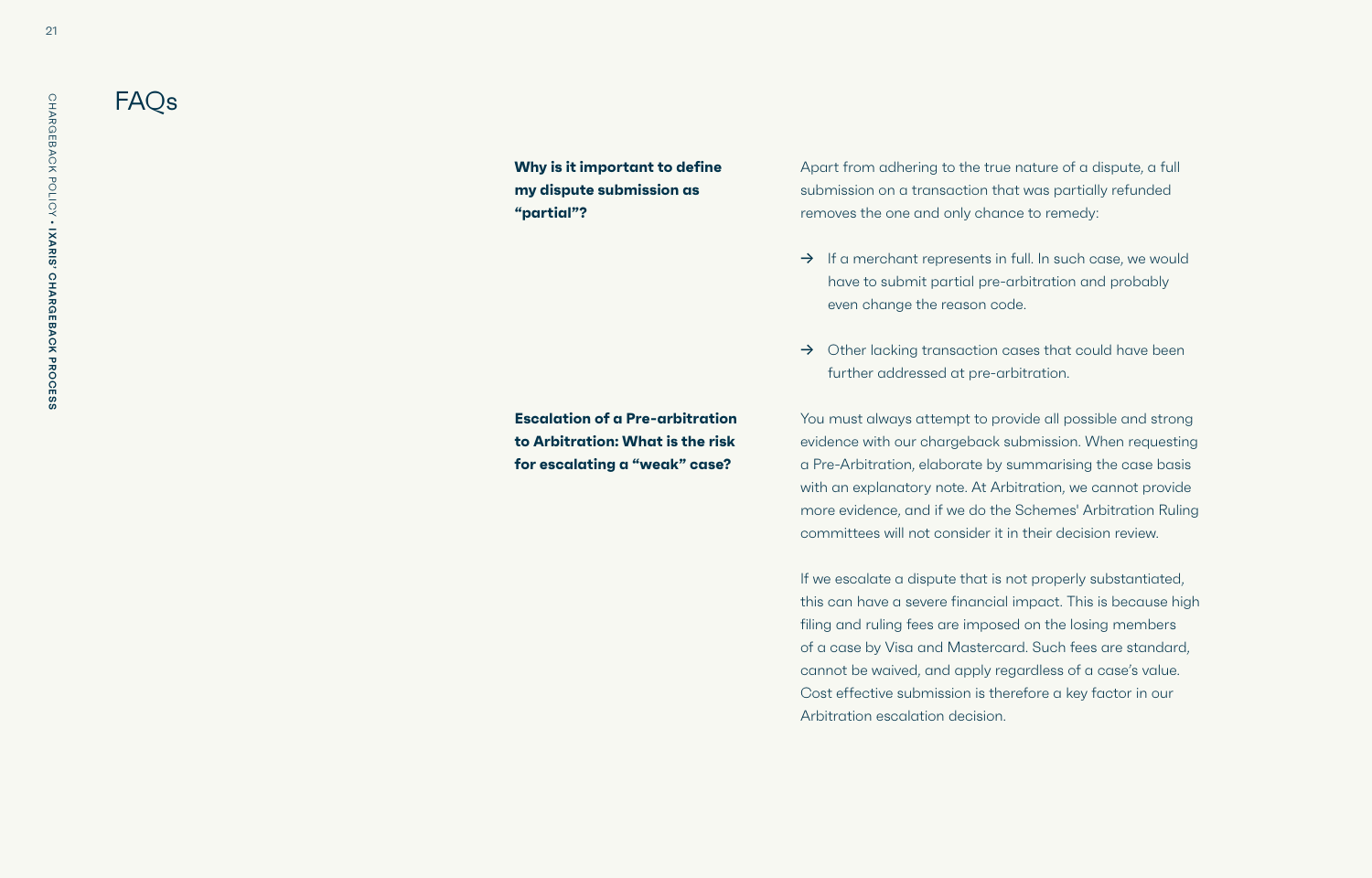In the very rare case that the Scheme Arbitration Ruling Committee cannot fully determine liability, they assign equal liability to both opposing parties by dividing the case value by two, and settling processing fees accordingly. It is also quite common for the committee to charge violation fees (even to the winner of an Arbitration ruling) if for example the chargeback supporting documentation was incomplete or for other more technical reasons.

This reason code requires full and clear disclosure of terms and conditions in relation to cancellations resulting in refunds. Another important element is the Credit Note or Voided Transaction receipt, which applies to cancelled services in full accordance to the merchant's terms and conditions. A merchant refund acknowledgment by means of email or mail can also stand.

We do not advise disputing low value/on offer/sale or nonflexible, non-refundable tickets that are clearly defined as such on a merchant's site or on the checkout page.

**What is a "split ruling" and "violation fees"?**

**What is good evidence to substantiate a "Credit not processed" dispute?**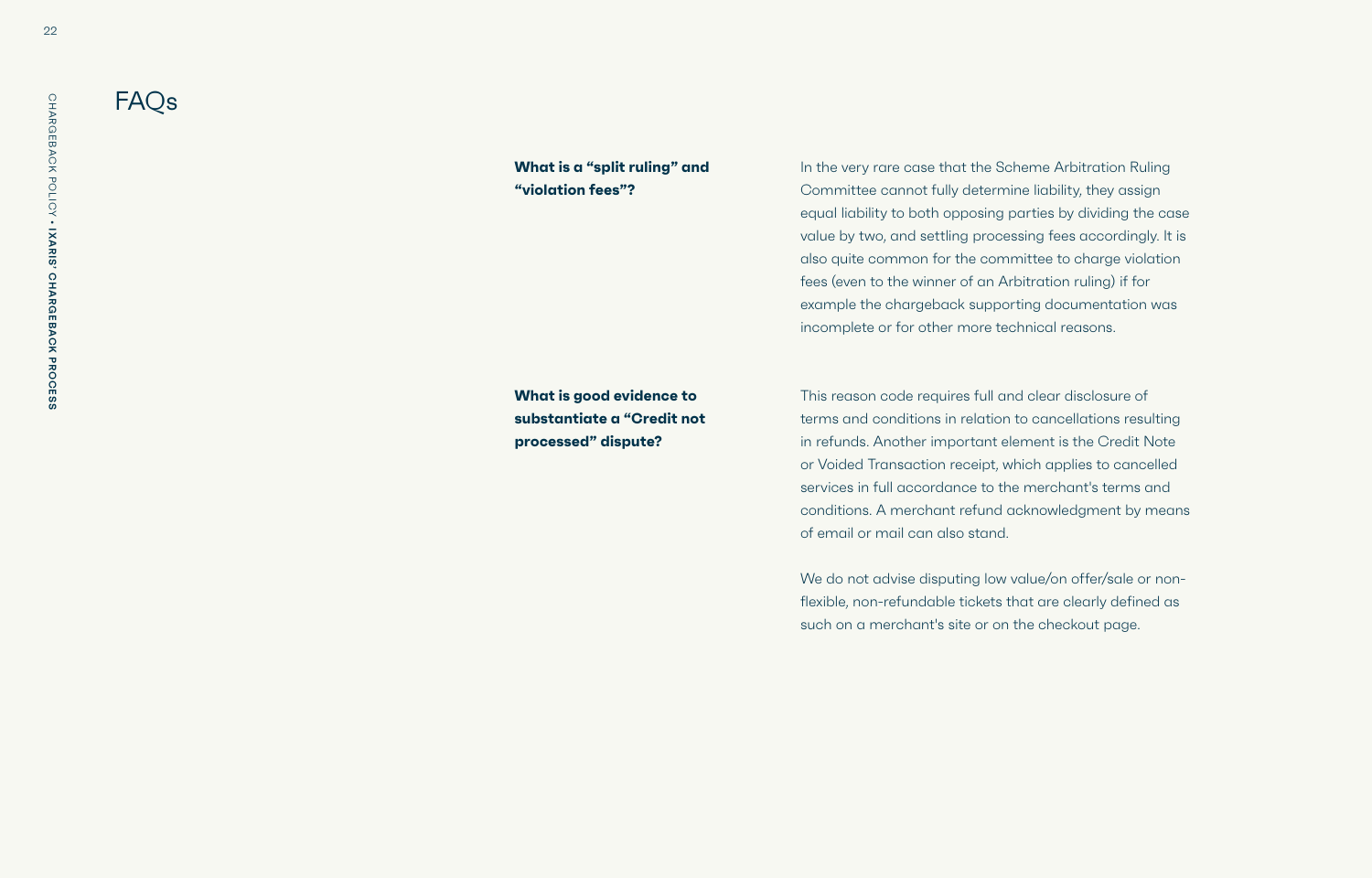Cardholder name:

I am disputing the transaction for the reason given below:

Give a full explanation for the dispute. For example, provide information to show the merchant did not provide the service, and explain why the service was not available. Any documentation relating to the correspondence with the merchant relating to this dispute should also be provided.

# I confirm that the goods / service relating to this transaction have not been received and I have tried to resolve the issue with the merchant before raising this dispute.

I declare that the above-given information is true and correct to our knowledge. I understand we are liable for any fees for the investigation and resolution of the dispute in accordance with the Ixaris Terms and Conditions. Ixaris may contact me if it requires further information.

# SIGNATURE DATE

# Appendix A ——

Cardholder dispute: Goods and services not provided

Ixaris Solutions Limited is a limited company, incorporated and registered in England and Wales with company number 09024600 whose registered office is at 2 Stephen Street, London, W1T 1AN. Ixaris Solutions Limited is authorised by the Financial Conduct Authority under the Payment Services Regulations 2017 (FRN: 721549) for the provision of payment services.

# 

Ixaris Solutions Limited 2 Stephen Street London, W1T 1AN United Kingdom

ixaris.com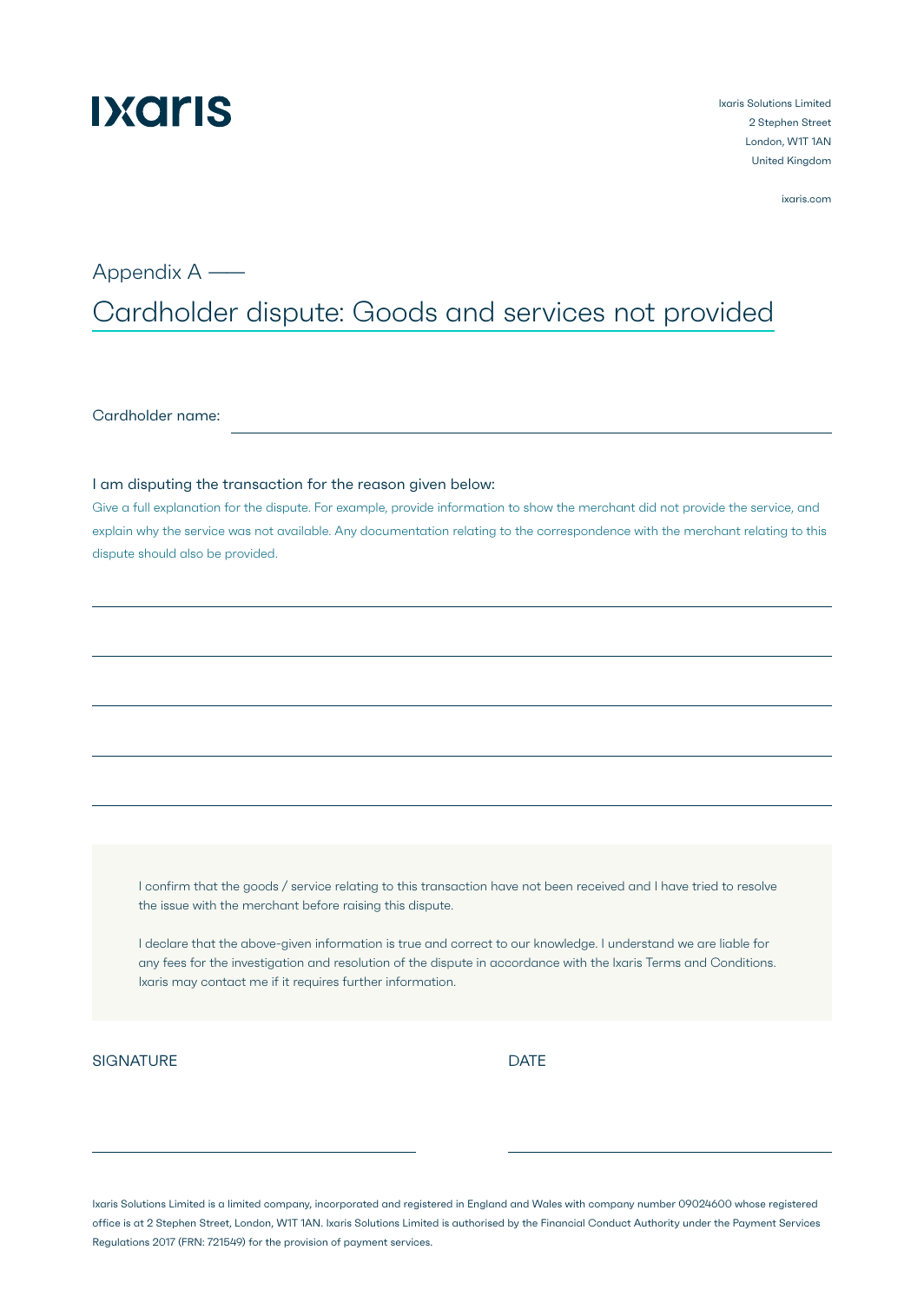# **Dxaris**

Ixaris Solutions Limited 2 Stephen Street London, W1T 1AN United Kingdom

ixaris.com

| <b>Transaction date</b>           |                       |
|-----------------------------------|-----------------------|
| Card reference                    |                       |
| Masked card number                | eg. 123456******67890 |
| Merchant's name                   |                       |
| <b>Transaction amount</b>         |                       |
| Disputed amount                   |                       |
| Merchant refund<br>acknowledgment |                       |
| / Credit note date:               |                       |

| First date (departure/check-in date) |
|--------------------------------------|
| Second date (return/check-out date)  |
| Booking reference no.                |
| Passenger surname                    |
| Passenger name                       |
| Airport codes                        |
| Flight number                        |

# Transaction Details

Provide details that are applicable

# For travel-related transactions

Ixaris Solutions Limited is a limited company, incorporated and registered in England and Wales with company number 09024600 whose registered office is at 2 Stephen Street, London, W1T 1AN. Ixaris Solutions Limited is authorised by the Financial Conduct Authority under the Payment Services Regulations 2017 (FRN: 721549) for the provision of payment services.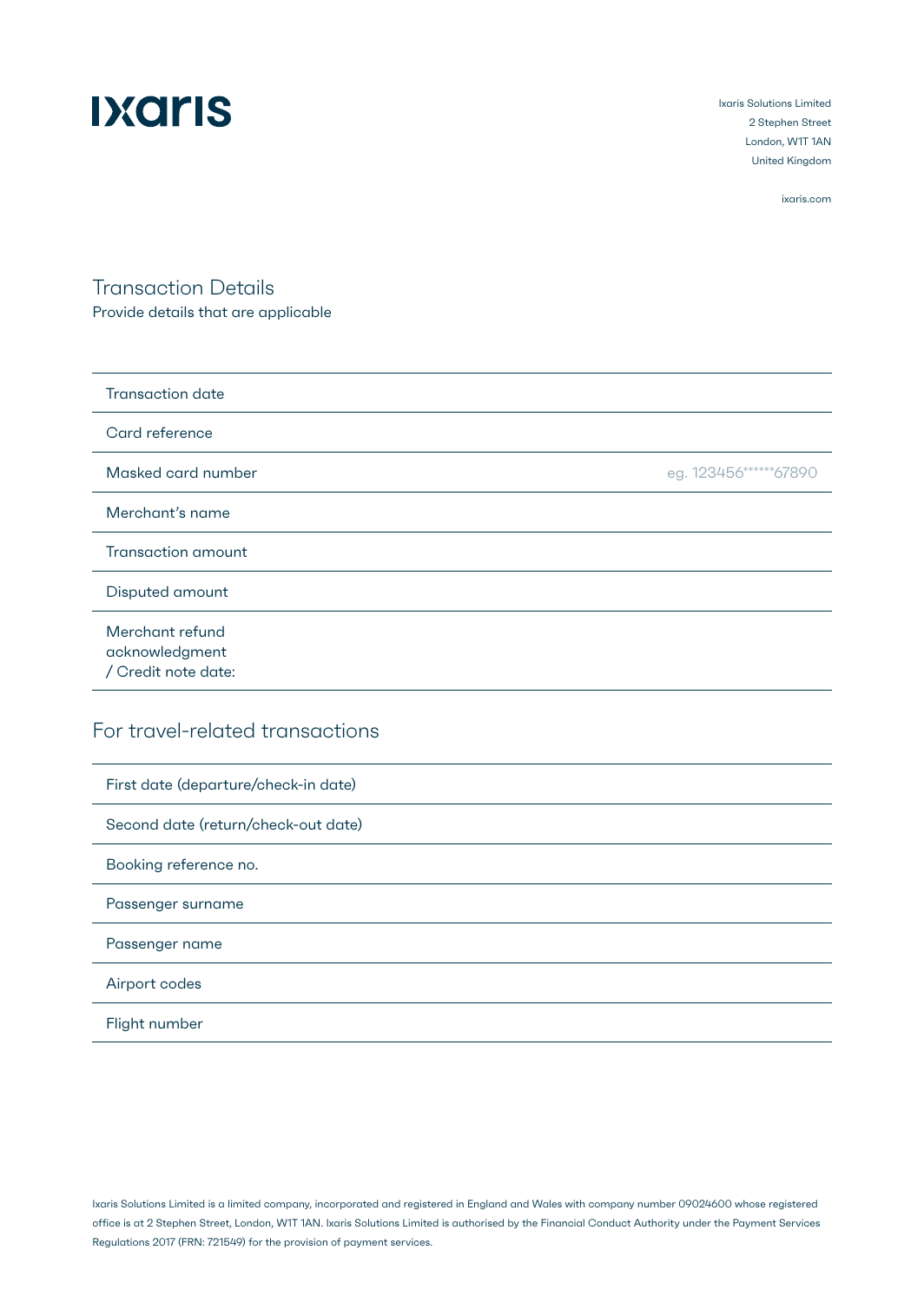Cardholder name:

I am disputing the transaction for the reason given below:

Give a full explanation for the dispute. For example, provide information on the airline / travel merchant that did not provide the service, and explain why the service was not available.

I confirm that the travel service relating to this transaction has not been received and (please select one of the statements below)

# Appendix B —— Cardholder dispute for failed travel merchants

# **Dxaris**

Ixaris Solutions Limited 2 Stephen Street London, W1T 1AN United Kingdom

ixaris.com

Ixaris Solutions Limited is a limited company, incorporated and registered in England and Wales with company number 09024600 whose registered office is at 2 Stephen Street, London, W1T 1AN. Ixaris Solutions Limited is authorised by the Financial Conduct Authority under the Payment Services Regulations 2017 (FRN: 721549) for the provision of payment services.

 the travel service was not covered by a bonding authority or similar scheme according to local law or we cannot reasonably determine if the travel service was by a bonding authority or similar scheme according to local law

I declare that the above-given information is true and correct to our knowledge. I understand we are liable for any fees for the investigation and resolution of the dispute in accordance with the Ixaris Terms and Conditions. Ixaris may contact me if it requires further information.

## SIGNATURE DATE

 the travel service was covered by a bonding authority or similar scheme according to local law and the cardholder requested reimbursement from the bonding authority or similar scheme and did not receive it or the claim was declined.

OR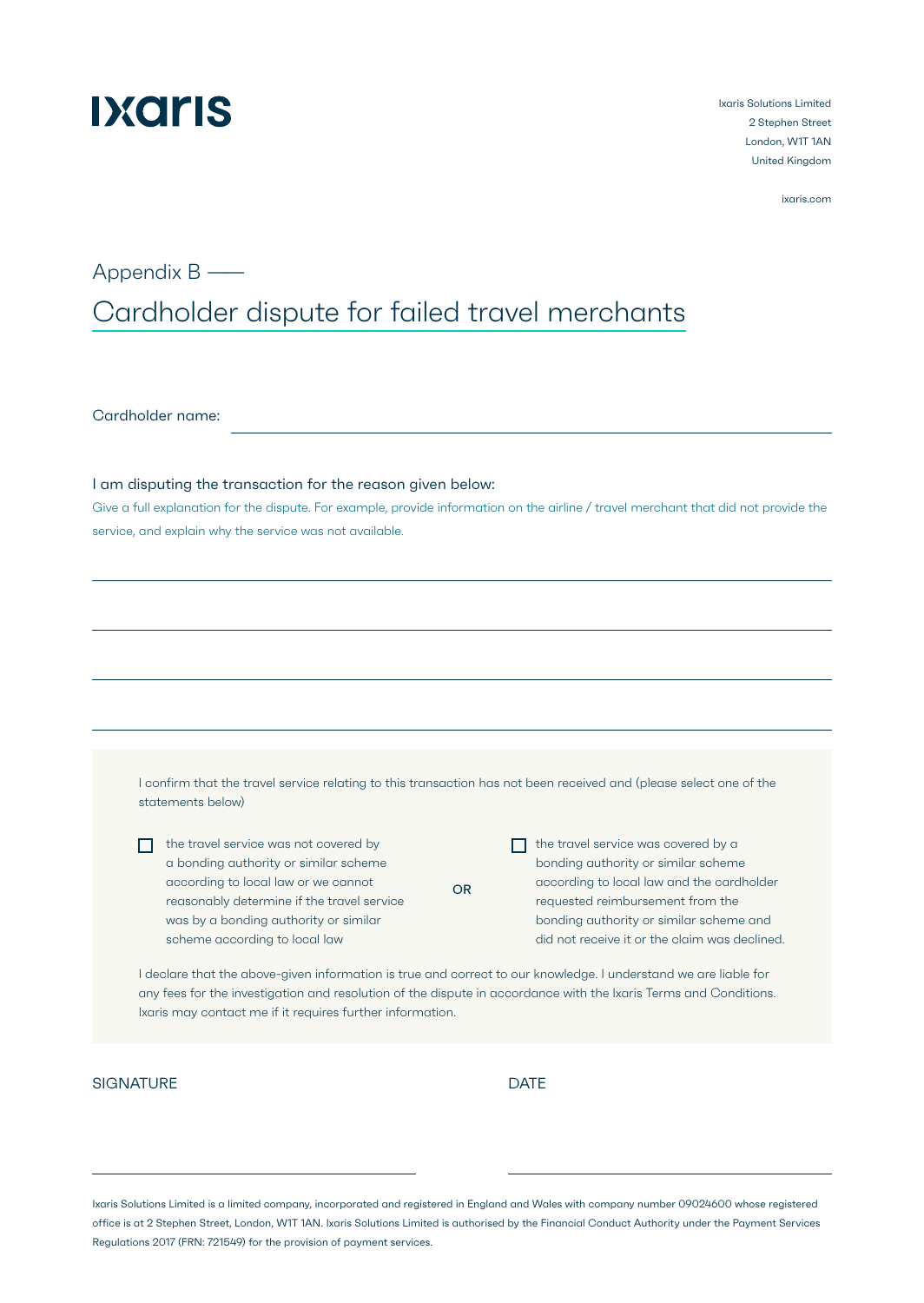# Appendix C —— Required fields

| <b>Transaction date</b>                                |
|--------------------------------------------------------|
| <b>Transaction currency</b>                            |
| <b>Transaction amount</b>                              |
| Dispute amount                                         |
| Merchant name                                          |
| Departure date                                         |
| Booking reference (PNR)                                |
| Flight numbers                                         |
| Departure leg airports (example MLA $\rightarrow$ LHR) |
| Return leg airports (example LGW → MLA)                |

Passenger surname

Card reference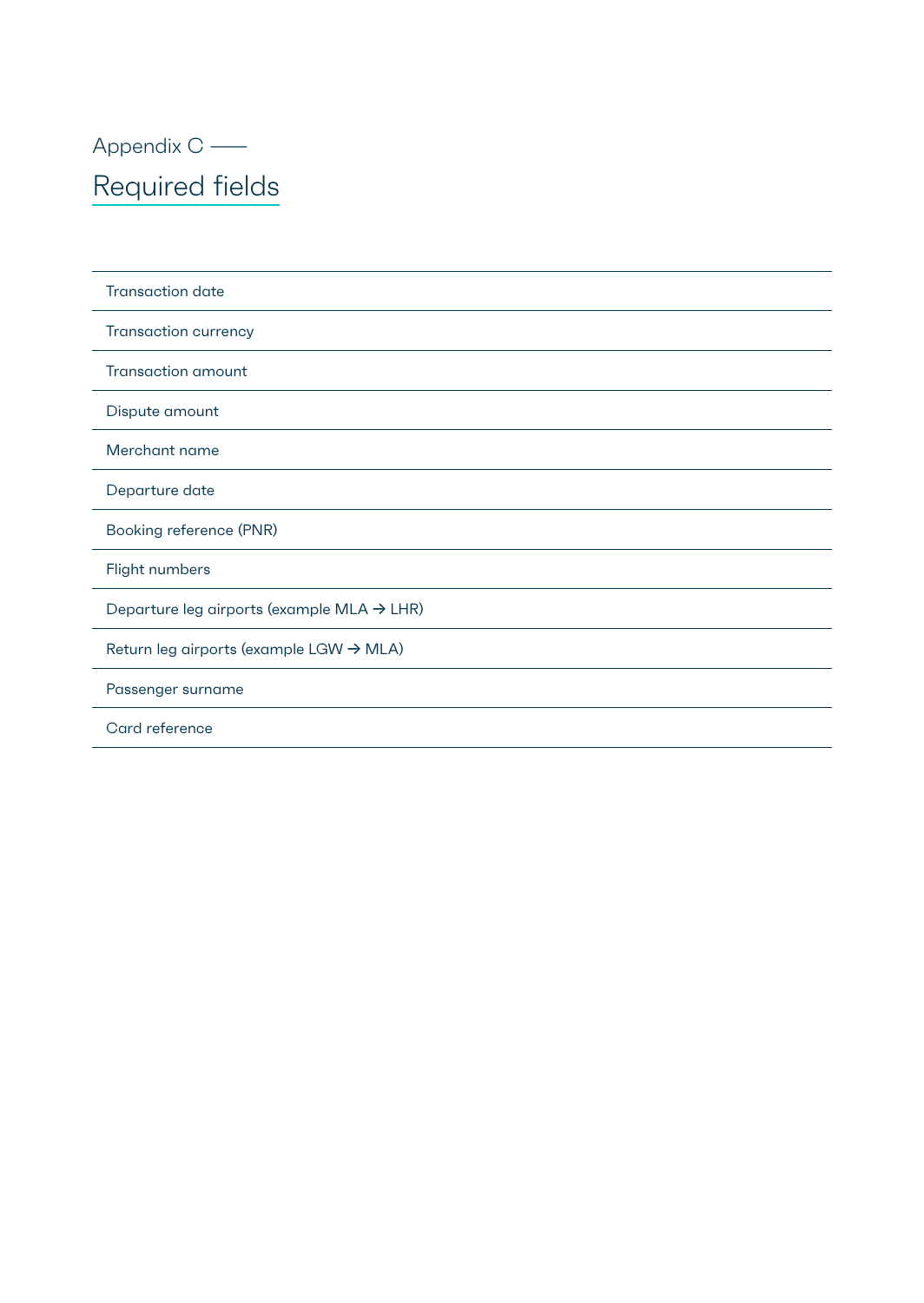# Appendix D —— Chargeback fee schedule

As at 12 January 2021

|                                                               |                                                 | <b>First chargeback</b>                                             | <b>Second</b>                      | <b>Pre-arbitration</b> |                         | <b>Arbitration</b>                   |             |
|---------------------------------------------------------------|-------------------------------------------------|---------------------------------------------------------------------|------------------------------------|------------------------|-------------------------|--------------------------------------|-------------|
| <b>Dispute Stage</b>                                          | <b>Chargeback fee detail</b>                    | <b>WON</b>                                                          | <b>LOST</b>                        | <b>WON</b>             | <b>LOST</b>             | <b>WON</b>                           | <b>LOST</b> |
|                                                               | Transaction inquiry — older than 6 months       | $\epsilon$ 1                                                        | N/A                                | N/A                    | N/A                     | N/A                                  | N/A         |
|                                                               | Transaction inquiry — within 6 months           | € $0.20$                                                            | N/A                                | N/A                    | N/A                     | N/A                                  | N/A         |
|                                                               | Documentation / Image addition                  | $\epsilon$ 1                                                        | N/A                                | $\epsilon$ 1           |                         | $\epsilon$ 1                         |             |
| <b>Visa</b>                                                   | Dispute collaboration processing fee            | €1.35                                                               | N/A                                | €1.35                  |                         | €1.35                                |             |
| Fees charged based<br>on each cycle                           | Dispute won fee                                 | €0.75                                                               | N/A                                | €0.75                  | N/A                     | €0.75                                | N/A         |
| processed                                                     | Arbitration case filing lost fee                | N/A                                                                 | N/A                                | N/A                    | N/A                     | N/A                                  | €500        |
|                                                               | Clearing presentment transaction fee            |                                                                     | $€0.015 - INTRA$<br>€0.075 - INTER | N/A                    |                         | $€0.015 - INTRA$<br>$€0.075 - INTER$ |             |
|                                                               | Customer expenditure volume fee                 | 0.03%                                                               | 0.03%                              | 0.03%                  | N/A                     | 0.03%                                | 0.03%       |
| <b>Mastercard</b><br>Fees charged based<br>on cycle processed | Chargeback processing fee                       | N/A                                                                 | €0.90                              | €0.90)                 | €20                     | €20                                  |             |
|                                                               | Chargeback processing value fee                 | N/A                                                                 | 0.95%                              | (0.95%)                | 0.95%                   | N/A                                  |             |
|                                                               | Merchant investment fee                         | N/A                                                                 | 0.04%                              | $(0.04\%)$             | 0.02%                   | 0.02%                                | N/A         |
|                                                               | Hosted handling fee                             | N/A                                                                 | N/A                                | N/A                    | €9.50                   | €20                                  |             |
|                                                               | Pro-license allocation fee                      | N/A                                                                 | $\epsilon$ 2                       | $(\epsilon 2)$         | N/A                     | N/A                                  |             |
|                                                               | Image interface / API fee                       | N/A                                                                 | €0.65                              | (60.65)                | € $0.65$                | N/A                                  |             |
|                                                               | Issuer second presentment administration<br>fee | N/A                                                                 | €15                                | (E15)                  | €15                     | N/A                                  |             |
|                                                               | <b>Claims Manager fee</b>                       | N/A                                                                 | €3.05                              | €3.05)                 | €3.05                   | €3.05                                |             |
|                                                               | Pre-arbitration sender fee                      | N/A                                                                 | N/A                                | N/A                    | $\epsilon$ <sub>5</sub> | N/A                                  |             |
|                                                               | Arbitration case filing lost fee                | N/A                                                                 | N/A                                | N/A                    | N/A                     | N/A                                  | €500        |
| <b>Any scheme</b>                                             | Original purchase interchange fee reversal      | Varies depending on product. Reversal of full interchange received. |                                    |                        |                         |                                      |             |
| <b>Card processor</b>                                         | Financial transaction processing fee            | €0.09                                                               | €0.09                              | €0.09                  | N/A                     | €0.09                                | €0.09       |

**Dxaris** 

Disclaimer. The content of this table relating to third party costs has been prepared by Ixaris for illustrative purposes to the best of our ability and knowledge, Ixaris does not warrant the accuracy or completeness of third party costs set out herein.

Fees in EUR, or the equivalent in applicable currency. % fees are based on disputed amount.

## Third-Party Costs

Ixaris chargeback processing fees charged as per contractual obligations.